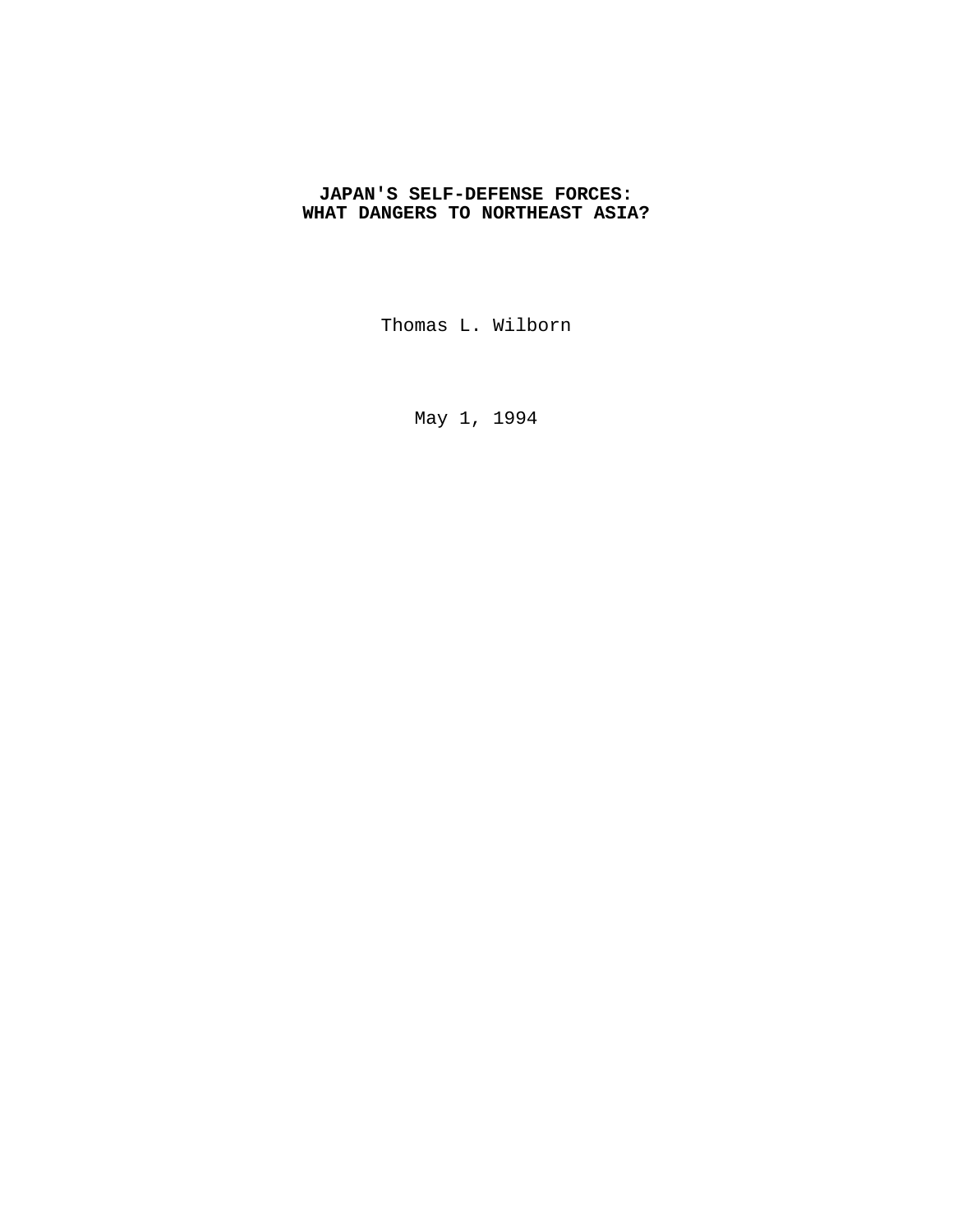#### \*\*\*\*\*\*\*

An early draft of this study was reviewed by Professors Eugene Brown, John H. Endicott, and Steven K. Metz, of Lebanon College, The Georgia Institute of Technology, and the Strategic Studies Institute, respectively; Colonels (retired) Donald W. Boose and Todd R. Starbuck, both of Carlisle; Colonel Joseph Savittiere and Lieutenant Colonel John Bursley of the Defense Attache Office, Tokyo; and Mr. Al Kennon of U.S. Army, Japan. Their comments and criticisms have made it possible to correct errors of fact and logic. Those which remain are the sole responsibility of the author.

#### \*\*\*\*\*\*\*

The views expressed in this report are those of the author and do not necessarily reflect the official policy or position of the Department of the Army, Department of Defense, or the U.S. Government. This report is cleared for public release; distribution unlimited.

\*\*\*\*\*\*\*

Comments pertaining to this publication are invited and may be forwarded to: Director, Strategic Studies Institute, U.S. Army War College, Carlisle Barracks, PA 17013-5050. Comments also may be conveyed to the author by calling via commercial (717) 245-4064 or DSN 242-4064.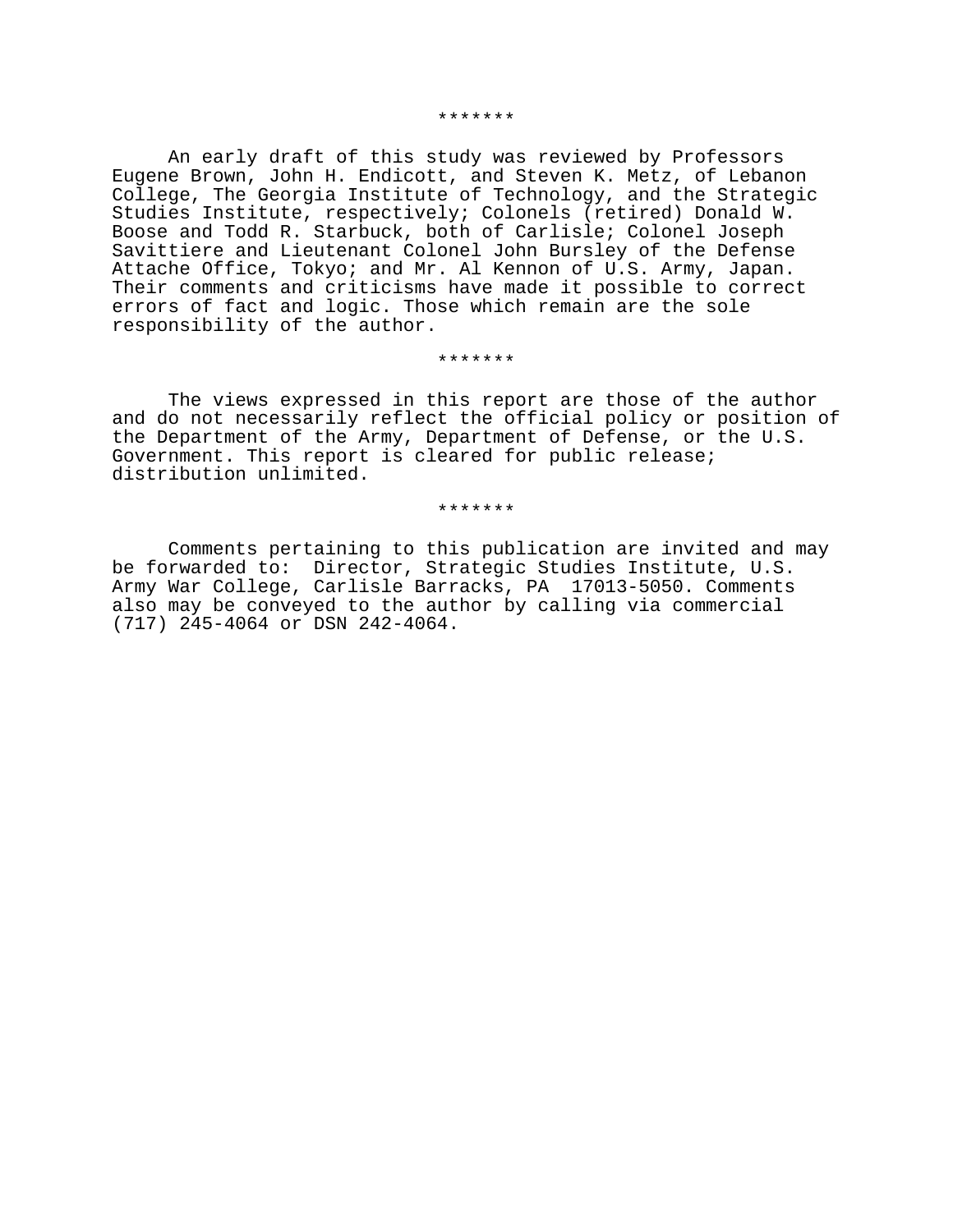#### **FOREWORD**

Perhaps the most serious threat to stability in East Asia is the widespread fear that Japan will again become a military power and threaten the interests of the other states of the region.

In this study, the author examines Japan's defense policy and the capabilities of its Self-Defense Forces (SDF) to determine if the fears of a remilitarized Japan have any basis in fact. He concludes that Japanese defense policy places rigid restraints on the SDF, and that currently there is no support for anything but a thoroughly defensive military posture. Moreover, the SDF lack the force projection ability to attack any of Japan's neighbors, and could not develop the ability in less than a decade--even if there were a political decision to do so. Finally, the preponderance of evidence suggests that future generations of leaders are no more likely to pursue a military role in the region than the generation which has governed since the end of American occupation, in 1952.

This study fulfills a requirement in SSI's research program for 1994, Strategic Challenge During Changing Times.

The Strategic Studies Institute offers this monograph as a contribution to the on-going dialogue on U.S. strategy in Asia and the Pacific.

> JOHN W. MOUNTCASTLE Colonel, U.S. Army Director, Strategic Studies Institute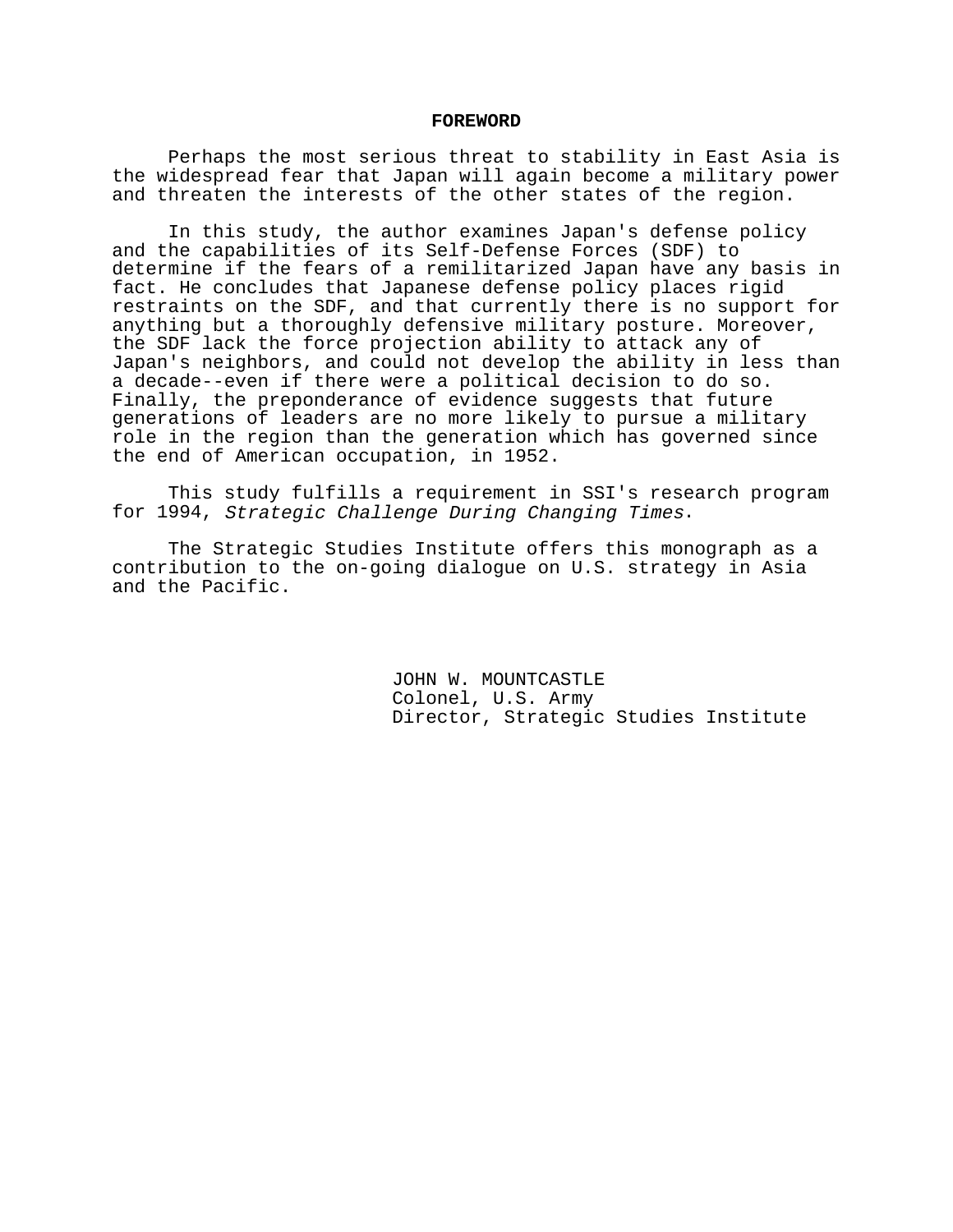## **BIOGRAPHICAL SKETCH OF THE AUTHOR**

DR. THOMAS L. WILBORN, a Research Professor of National Security Affairs, is an Asian specialist with the Strategic Studies Institute of the U.S. Army War College. His recent publications include Stability, Security Structures, and U.S. Policy for East Asia and the Pacific; Roles for the Army in a Peacetime Engagement Strategy for the Pacific; and How Northeast Asians View Their Security, Strategic Studies Institute, U.S. Army War College, 1993, 1992, and 1991, respectively; and "Arms Control and R.O.K. Relations with the D.P.R.K.," The Korean Journal of Defense Analysis, Winter 1990. He is also author or coauthor of several other studies and articles related to Asian security, nuclear doctrine, and NATO. Before joining the Institute in 1975, Dr. Wilborn taught international relations and political science at James Madison University and Central Missouri University, and served on a University of Kentucky educational assistance group working at the Institut Teknologi Bandung, Bandung, Indonesia. He received the Ph.D. degree in political science from the University of Kentucky.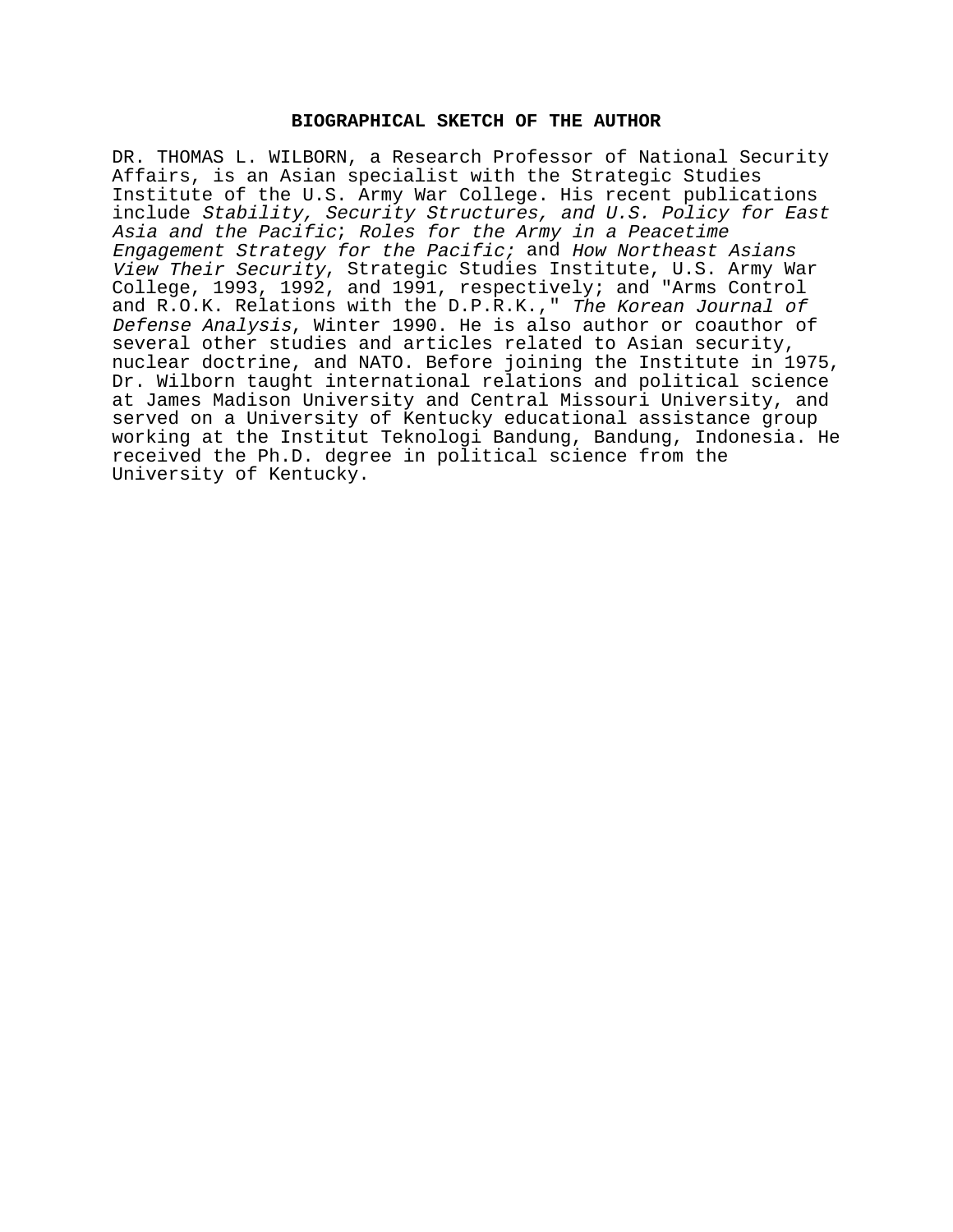#### **SUMMARY**

This study examines Japan as a potential military power in the Asia-Pacific region, and tests the view held by many in the region that Japan could unleash its military and threaten the security of its neighbors. The conclusion is that Japan is not now and is not likely to become a military threat to East Asia, or anywhere else. In the first place, U.S. policy is to remain engaged, and retain a military presence, in the region. Most Asian observers agree that the U.S.-Japan alliance is a guarantor of a peaceful Japan; they worry about Japan because they mistakenly believe that America will "withdraw," and the alliance will lose its meaning.

Second, there is almost no support in Japan for a foreign policy based on military force. If it had not been for U.S. pressure after 1950, Japan probably would have only very small Self-Defense Forces (SDF), if it maintained armed forces at all. As it is, the SDF are under tight civilian control, and restricted by a long series of policy and budget constraints which make these forces the most restricted military organizations among the world's major powers.

Third, the SDF simply do not have the capability to threaten any nation, and could not develop one for years. Japan's defense budget is very large, but not as large as it seems when expressed in U.S. dollars. Moreover, Japan pays extremely high prices for weapons and equipment, and must spend some 40 to 45 percent of its budget on personnel related costs, an unusually high ratio. Additionally, the most generous burden-sharing contributions of all U.S. allies are included in the Japan Defense Agency budget. Except for its navy, the Maritime Self-Defense Force, Japan's armed forces are not superior to those of its neighbors, and are probably inferior.

It would be foolish to predict the future of Japan. Evidence available now suggests that a new generation of Japanese leaders may pursue more active diplomatic roles for Japan, including participation in U.N. peacekeeping activities. Unless the United States disengages from the region and tension develops with North Korea or China, there is little if any evidence that Japan will revert to the use of force as an instrument of national policy.

The United States can and should help change destabilizing perceptions about Japan in at least four ways:

• By maintaining its alliance with Japan and remaining diplomatically, economically, and militarily engaged in Northeast Asia.

• By being cautious about pressuring Japan to improve or enlarge the capability of the SDF, especially in ways which might be interpreted as offensive.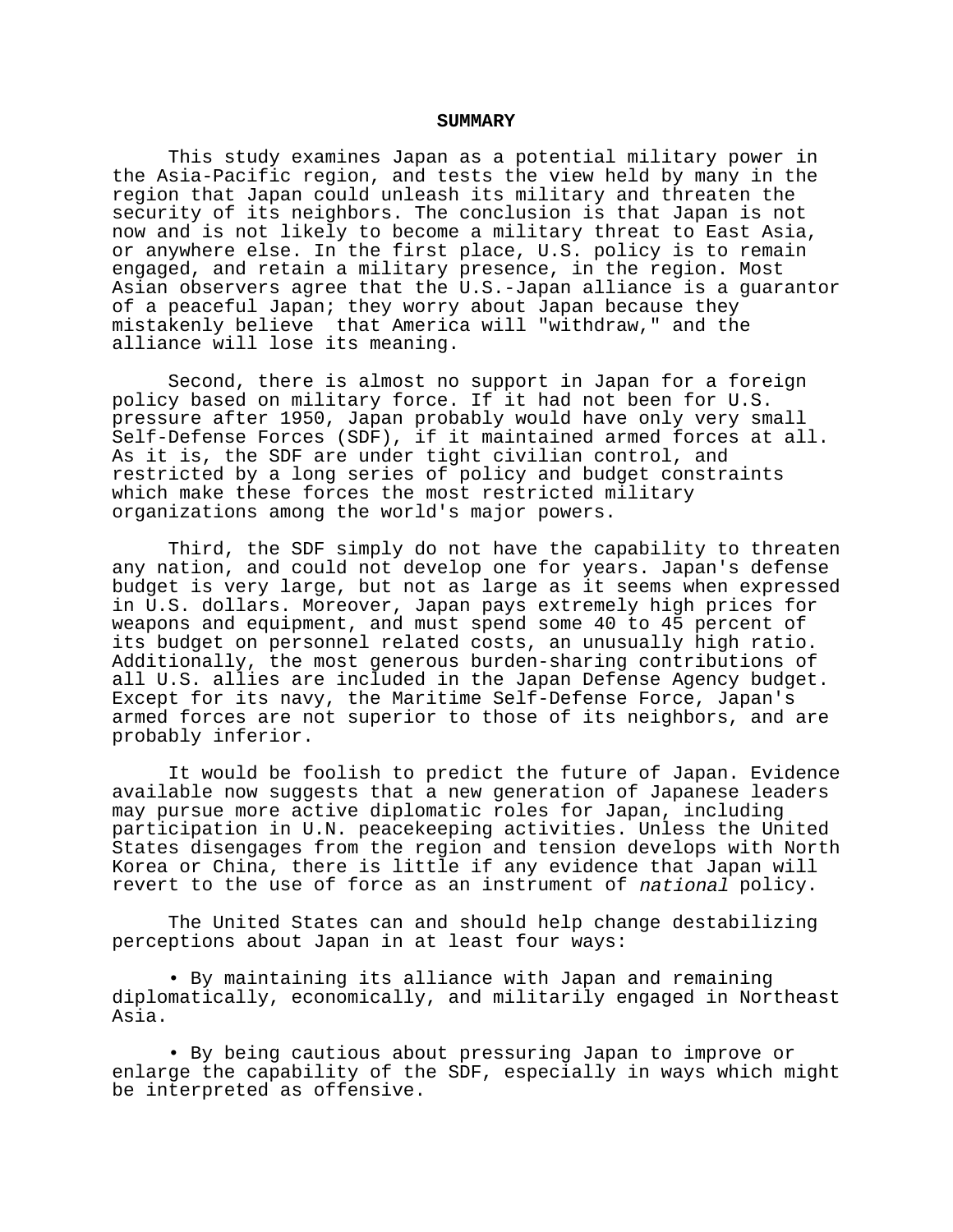• By supporting efforts, hopefully initiated by other Northeast Asian governments, for confidence-building and transparency measures among the armed forces of the region.

• By supporting and participating in regional security dialogues and new regional security frameworks, including those initiated by others.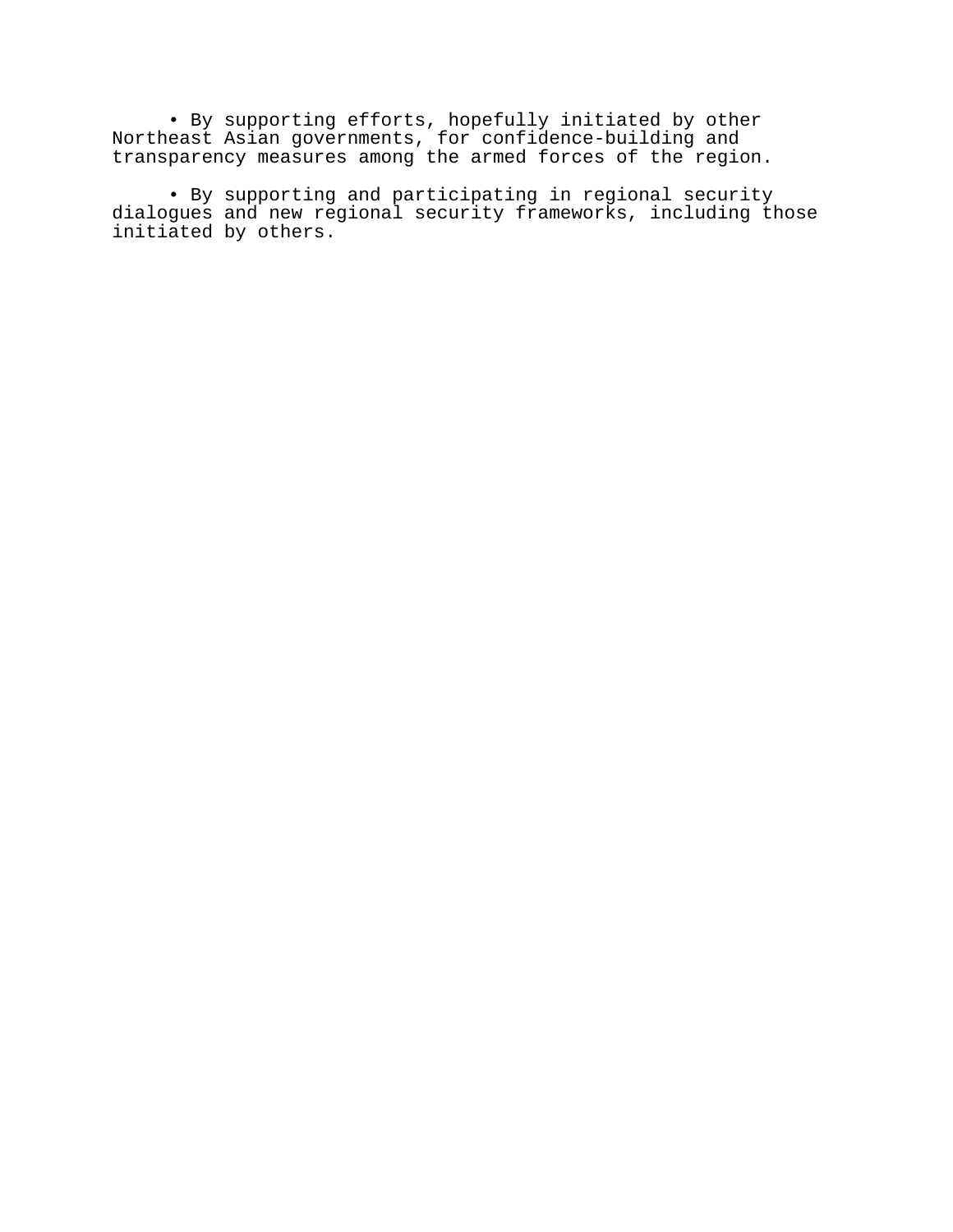## **JAPAN'S SELF-DEFENSE FORCES: WHAT DANGERS TO NORTHEAST ASIA?**

### **Introduction**.

Throughout the Asia-Pacific region, but most noticeably in Korea and China, many defense intellectuals express concerns about potential trouble if--or, sometimes, when--Japan assumes an active, aggressive international role backed by expanded Self-Defense Forces (SDF) with the capability to project power on the mainland of Asia and into the waters of the South China Sea, the Western Pacific Ocean, and the straits and channels which connect them to the Indian Ocean. $1$  The mere possession of the capability, not to mention its use or the threat to use it, would, many say, cause Japan's neighbors to expand their armed forces and prepare to defend themselves. At the least, there would be troubling tensions and the diversion of assets from economic development to defense; at the worst, there would be instability or even war. Neither development would serve the interests of the United States, which increasingly looks to the region as a market for U.S. exports to stimulate U.S economic growth and global prosperity.

Such critics and others virtually all agree that the immediate catalyst for Japan to reverse four decades of security policy based on the formal renunciation of the use of force could only be the military disengagement of the United States from the region.<sup>2</sup> Because of the end of the cold war and a plethora of economic and social problems at home, these critics assert that U.S. disengagement is inevitable. While some believe that Japan will adopt an assertive posture simply because, without U.S. restraint, the latent militarism of the Japanese will reassert itself, less hostile observers do not necessarily assume aggressive Japanese intentions. The latter contend that, having depended upon the alliance with the United States for its defense and the security of its sea lines of communications (SLOC), Japan will have no choice but to reconsider its military posture and  $s$ ecurity policy when the alliance loses its credibility.<sup>3</sup> Many observers believe that the possibility of a rearmed Japan will become extremely high if U.S. disengagement were coupled with a North Korean nuclear threat, an assertive, powerfully armed China, or some currently unforeseen but equally disturbing development.

There is a widespread perception that the United States will soon disengage from the region. That is probably incorrect. Both post-cold war U.S. administrations have pledged to the contrary, making compelling arguments why maintaining a credible military presence and sustaining U.S. alliances--especially with Japan and South Korea--will be in the interest of the United States for the foreseeable future.<sup>4</sup> Given open channels of communication and adequate information, perceptions tend to approximate reality,<sup>5</sup> so that in time the perceptions of East Asian policy elites about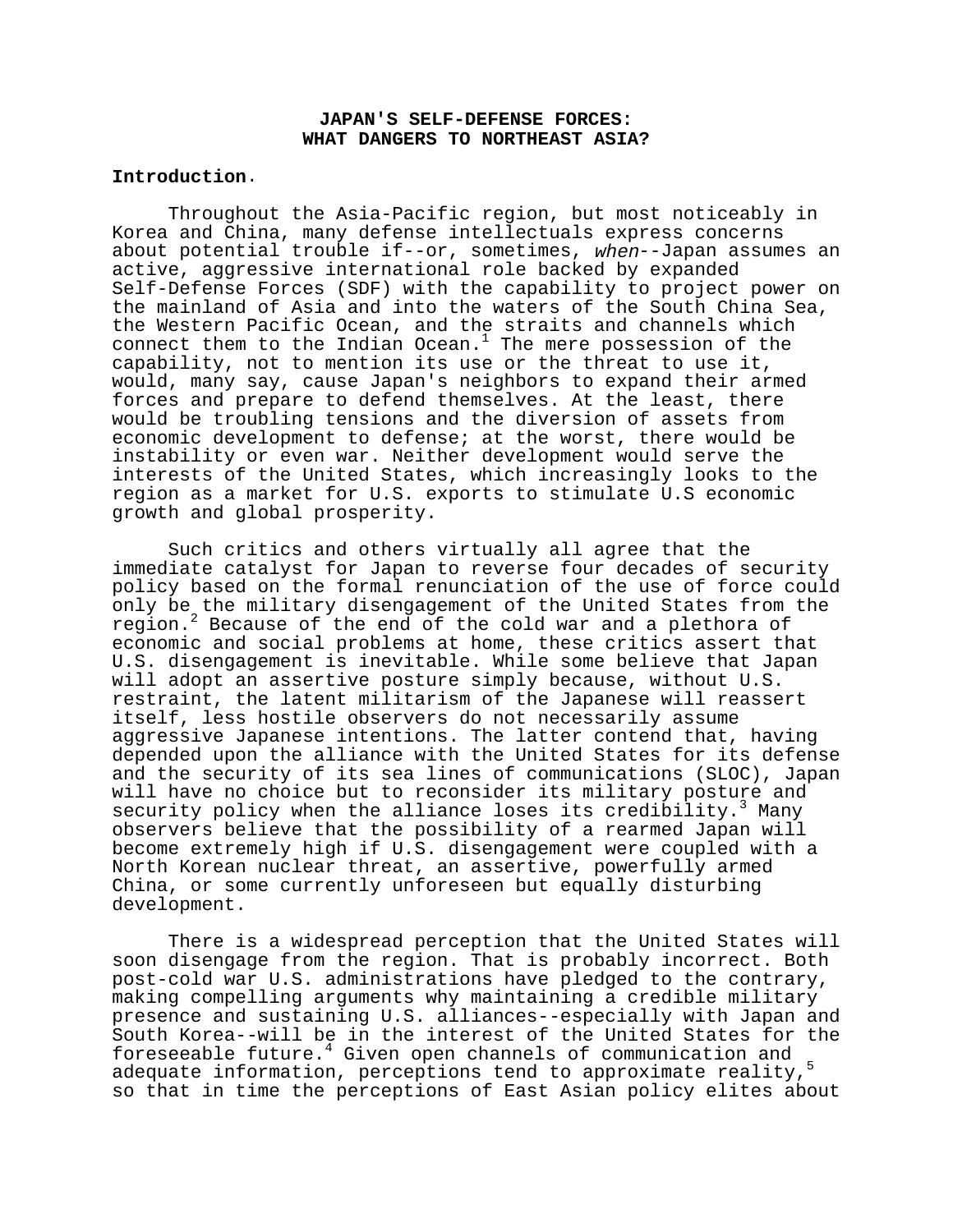U.S. steadfastness may change, assuming that the United States does indeed remain engaged as its leaders (and I) say it will. However, in the meantime, the perceptions of probable U.S. behavior and corresponding Japanese responses, whether correct or not, influence decisions of Asia-Pacific governments, with the potential of undermining the stability of the region.

The purpose of this monograph is to examine Japan as a potential military power in the Asia-Pacific region, and to systematically test the view that Japan will unleash its military and threaten the security of its neighbors. To do so, three major variables will be examined, including current defense policy as it evolved through the cold war to the fall of the Liberal Democratic Party (LDP) cabinet in June 1993, the capabilities of the SDF, and the attitudes of Japanese elites. To some degree, it will also be necessary to examine some aspects of Japanese politics and bureaucratic decisionmaking. The Japanese political system may be in the midst of a fundamental transformation, the direction and extent of which are not yet clear. It is extremely difficult, not to say hazardous, to speculate on how these domestic political changes will affect Japanese security policy. Nonetheless, some discussion of the possible impact of domestic political change is included. While the findings will not answer all of the concerns of many defense intellectuals in the region- undoubtedly Japan's future behavior could conflict with the interests of its neighbors--on balance the conclusions should at least offer plausible alternatives to the hypothesis that Japan will become a military threat in Northeast Asia. For methodological reasons too complex and pedantic to be included in this essay, arguments based solely on geopolitical systems theory, such as those contained in The Coming War With Japan,  $6$ will not be included in the analysis. Suffice it to say that I believe that Japan's national policies are made by national leaders, influenced but not dictated by systemic factors like geography.<sup>7</sup> Finally, the implications for the United States and some recommendations for U.S. policy will be presented.

### **Security Policy under the Peace Constitution**.

Aspiring sincerely to an international peace based on Justice and order, the Japanese people forever renounce war as a sovereign right of the nation and the threat of force as a means of settling international disputes.

In order to accomplish the aim of the preceding paragraph, land, sea, and air forces, as well as war potential, will never be maintained. The right of belligerency of the State will not be recognized.

> Article 9 Constitution of Japan

This Constitutional provision has denied Japan the authority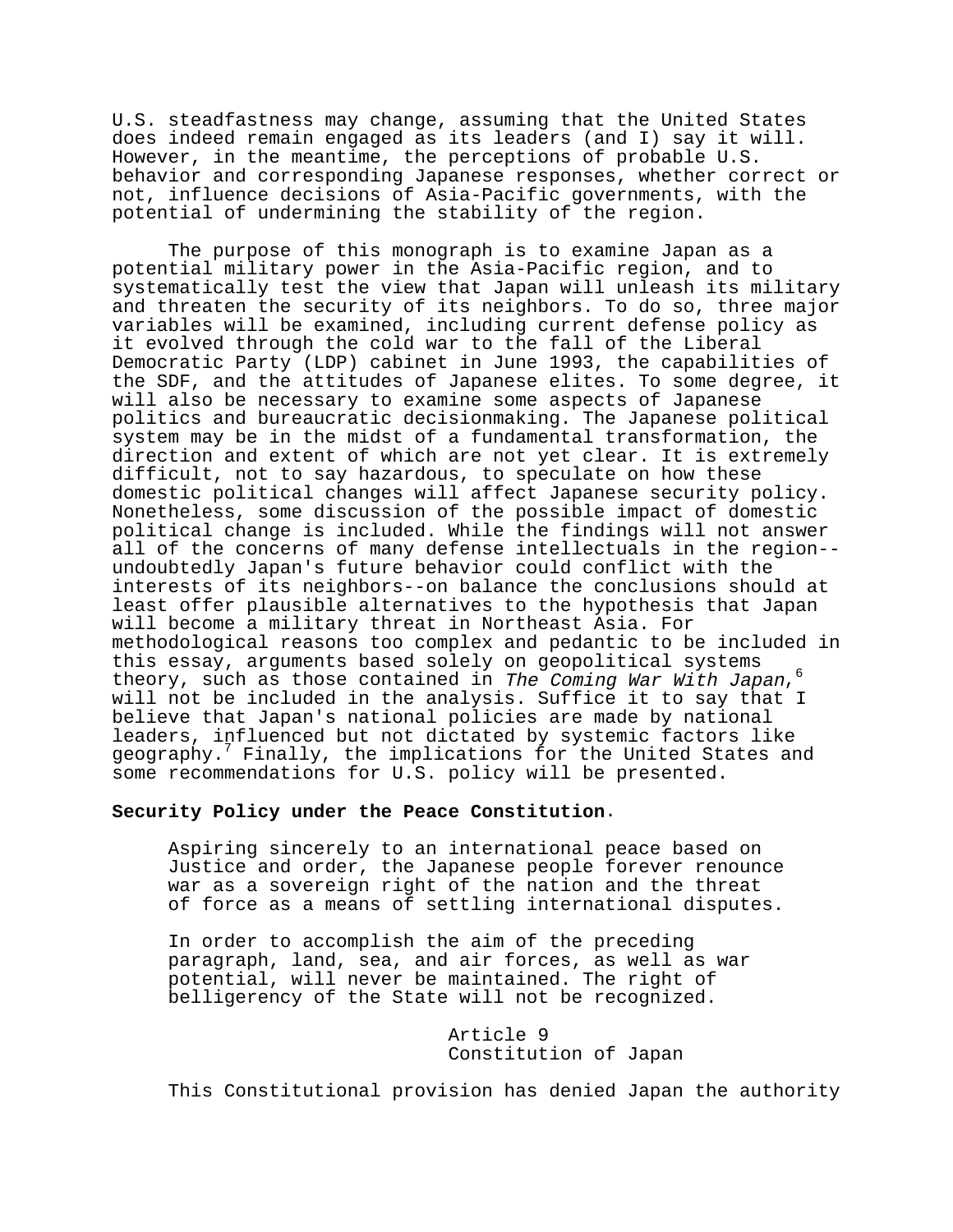to use or threaten to use force as instruments of national policy. Even though written by General MacArthur's staff and imposed on Japan's political leaders, <sup>8</sup> Article 9 has always had broad popular support in Japan, and was deliberately used by the conservative rulers of the nation to control the costs of security while almost single-mindedly pursuing economic recovery and development.<sup>9</sup> In addition to this pragmatic support from Liberal Democratic politicians, bureaucrats, and businessmen, it has had ideological and emotional support from the Japan Social Democratic Party (JSDP),<sup>10</sup> many educators and journalists, organized labor, and large segments of the public. Indeed, until recently, just raising the issue of changing Article 9 was unthinkable--an act of political suicide--among Japanese politicians.

Today, few in Japan still accept Article 9 literally. The official interpretation of the provision, reconciling its words with the sovereign right of self-defense awarded by international law and irresistible U.S. pressures, guides Japanese defense policy and permits the existence of a sophisticated military organization. But the existence of the SDF, in spite of the clear language of Article 9, is not merely an example of the cynical manipulation of legal norms for political expediency. Reflecting the spirit of Article 9, the official interpretation permitting a military organization also includes restrictions and limitations which do not apply to the armed forces of any other major nation in the world, and foreclose a wide range of defense policy options.

Japan's defense policy has not only been circumscribed by the Constitution, but by a complex of attitudes embedded in its political culture by the trauma caused by World War II, which reinforces the antimilitary Constitutional provisions. The importance of that great conflict in forming Japanese political attitudes can be better appreciated by summarizing some of its results for Japanese society. Japan suffered a humiliating defeat--the first ever by a foreign foe--and enormous human and material losses. There were some 2.3 million battlefield casualties between 1937 and the end of the war. Civilian casualties amounted to 800,000 more, mostly because of conventional bombing of Tokyo and almost every other city except Kyoto.<sup>11</sup> Thirty percent of Japanese were left homeless, and only 25 to 30 percent of prewar industrial capacity remained. These numbers also include the results of atomic bombs dropped on Hiroshima and Nagasaki.<sup>12</sup> Moreover, the very people who had been described to the Japanese people as evil incarnate in wartime propaganda occupied their land and took control of their lives.

The Japanese saw themselves, at least as much as the non-Japanese members of the East Asian Co-prosperity Sphere, as the great victims of the Pacific War.<sup>13</sup> Not only had they been punished by their conquerors, but more importantly they had been deceived by their own arrogant military. According to one perceptive observer, they reacted to these conditions by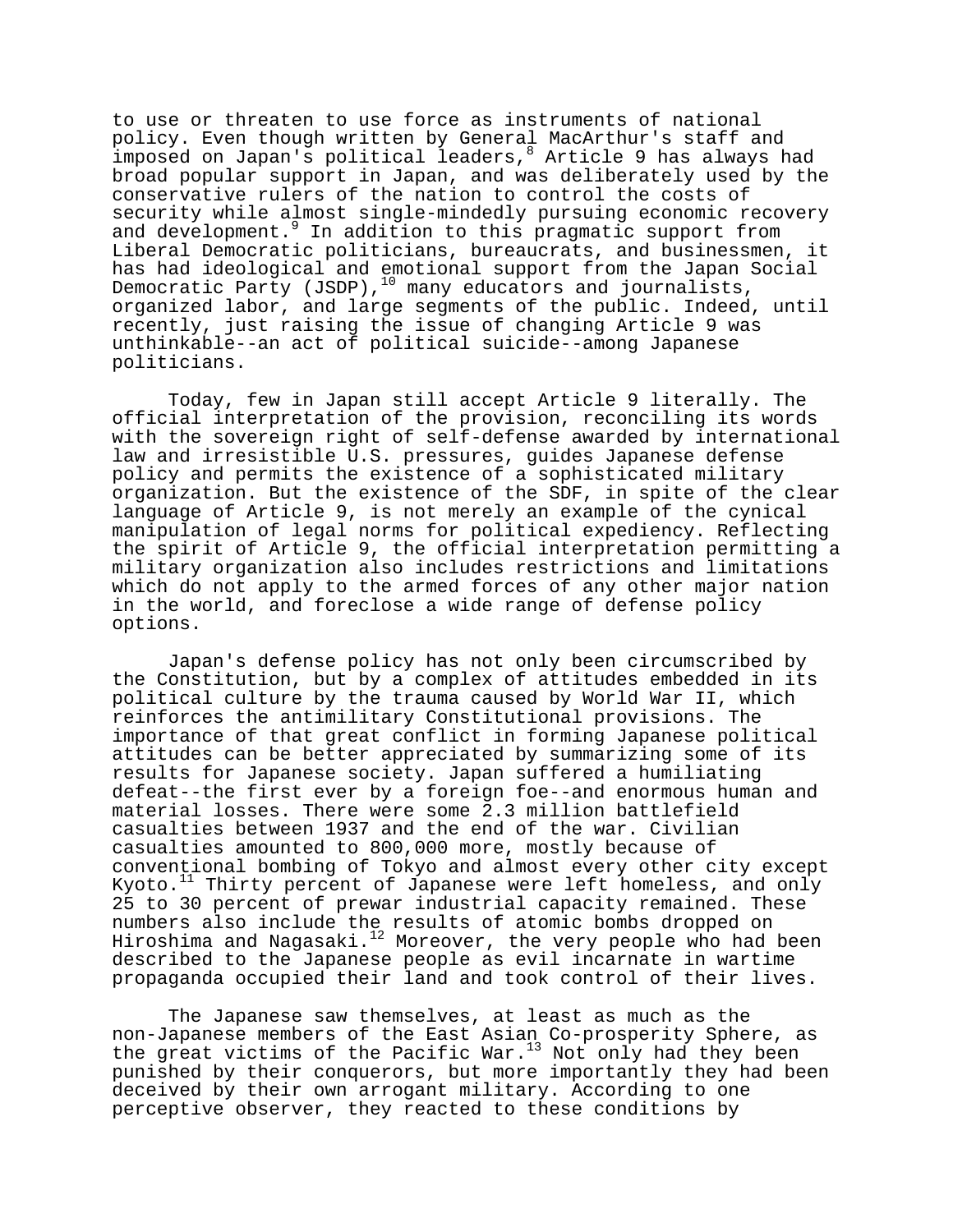internalizing a set of four "never again resolves," described below, which no government dare cavalierly ignore.

• Never again rely on the military instrument as the primary means to achieve desired domestic or international goals.

• Never again have the homeland experience mass domestic bombing.

• Never again allow military institutions or military officers to exercise a veto on public policy or to confront civilian politicians, bureaucrats, or business leaders with life-threatening ultimata or political-military fait accompli.

• Never again slight the importance of superior technology and the capacity to produce large quantities of advanced weapons with high quality control.

## **Capability for Self-Defense Only**.

Article 9 and antimilitary/pacifist attitudes have resulted in unusual, if not unique, defense policies. As expressed in Defense of Japan 1993, the authoritative White Paper annually issued by the Japan Defense Agency (JDA), there are two operative principles of the "Basic Policy for National Defense,"<sup>15</sup> plus several others which apparently are also considered fundamental. The first is that a military capability will be maintained at the minimum level necessary for self-defense--and for self-defense only. The self-defense limitation is repeatedly noted in the White Paper and other expressions of policy, as in the self-imposed prohibition against maintaining a capability strong enough to threaten another nation.<sup>16</sup> Among other things, it means that military force cannot be exercised until there is an "imminent and illegitimate act of aggression against Japan."<sup>17</sup> Even then, there must be no other means to deal with the issue which threatens imminent aggression. Finally, the SDF cannot deploy more than the minimum force necessary to exercise the right of self-defense. Official policy does not necessarily proscribe every deployment outside Japan, because the requirements of self-defense may require striking an aggressor off-shore.

Nevertheless, the government believes that the Constitution does not permit it to dispatch armed forces to foreign territorial land, sea, and airspace for the purpose of using force, because such a deployment of forces overseas generally goes beyond the minimum necessary for self-defense.<sup>18</sup>

The requirement that the Self-Defense Forces be maintained only at the minimal level, and that they be structured exclusively for a "passive defense strategy"<sup>19</sup> sometimes leads to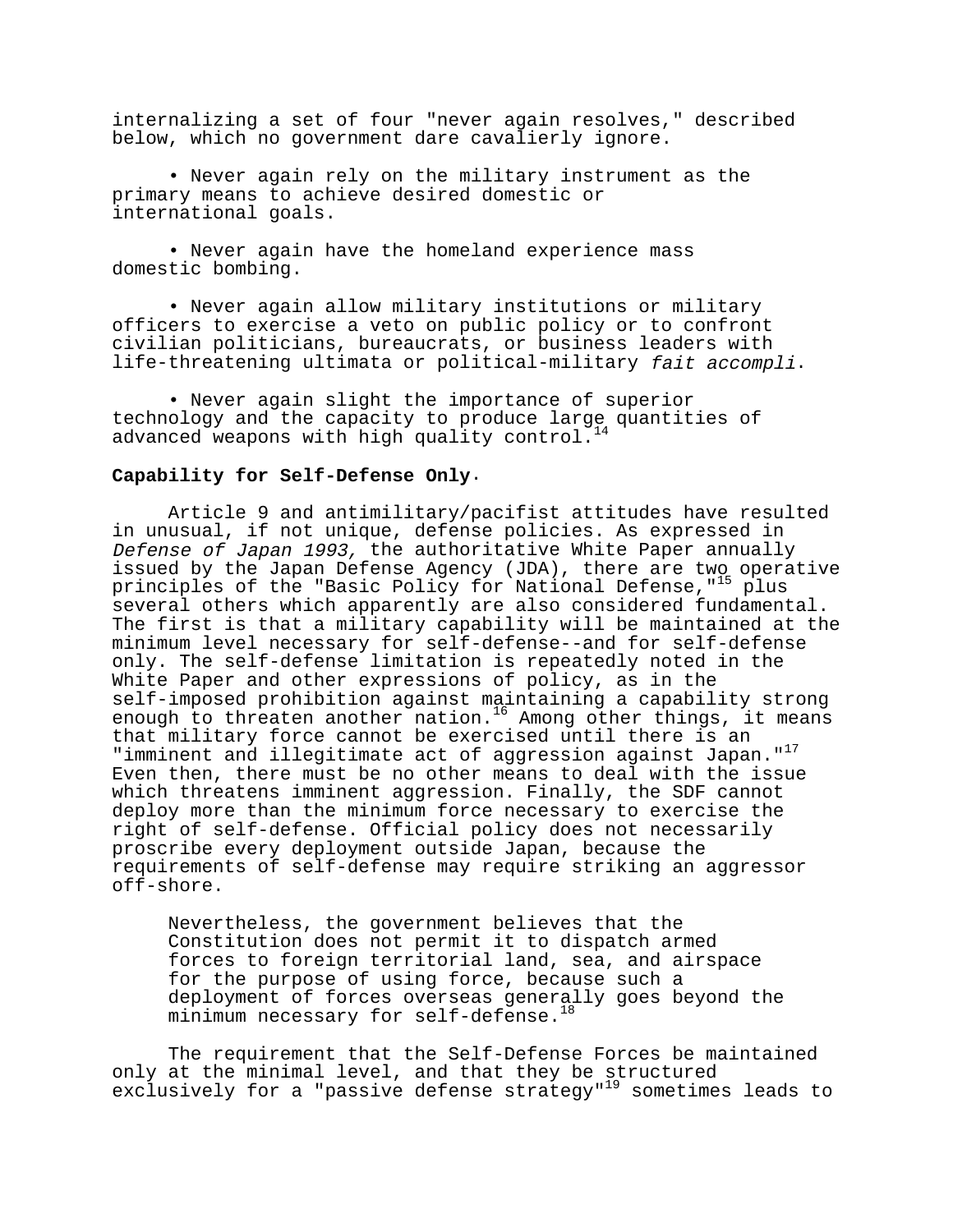apparent anomalies, because no Japanese government has advocated a technologically inferior force and each has chosen sophisticated weapons systems whenever possible. Many, if not all, of them may be used for offense as well as defense. But "exclusively" offensive weapons are not permissible. This category has not been fully defined, but apparently includes long-range ballistic missiles, long-range bombers, "offensive" aircraft carriers, and weapons of mass destruction. The three nuclear principles: Japan will not possess, produce, or allow the introduction of nuclear weapons into Japan, constitute a "fixed line of national policy."<sup>20</sup>

International Peace Cooperation Law.<sup>21</sup> Legislation adopted in 1992, after a long, agonizing, and often painful debate, authorizing the SDF to participate in U.N.-sponsored peacekeeping operations, did not directly violate the self-defense only policy, although some domestic and foreign critics treated the proposal as the first step which would inevitably conclude in the use of the SDF for aggression overseas.<sup>22</sup> The law did provide a new international role for Japan and an unprecedented task for the SDF. Three considerations about the law, which is popularly called the PKO bill, are particularly relevant to this discussion.

First, the Prime Ministers who attempted to guide the measures through the Diet, Toshiki Kaifu and Kiichi Miyazawa, did so under intense international pressure--from Washington urging active Japanese participation in support of international security, and from Beijing and Seoul opposing a larger international role by Tokyo. There is little doubt that neither leader's cabinet would have introduced a PKO measure which raised such troubling issues for the Japanese political elite except for sharp criticism in the United States on Japan's failure to support DESERT SHIELD/STORM except with money. Not only was the idea extremely unpopular with opposition parties in the Diet and the public at large, it also had only limited support within the LDP. On the other hand, the reactions in Beijing and Seoul (and less frequently and fervently from other Asian capitals) provided additional ammunition for opponents of the measure and additional reasons for the eventual law to be extremely restrictive.

The second major consideration related to this paper is the narrow set of restrictions placed on the SDF. Under the law, they will never violate the basic policy of overseas deployment because they cannot be dispatched for the purpose of using force. Five principles concerning Japan's participation in peacekeeping forces incorporated in the PKO bill require the following:

I. Agreement on a cease-fire shall have been reached among the parties to the conflict.

II. The parties to the conflict, including the territorial state(s), shall have given their consent to deployment of the peacekeeping force and Japan's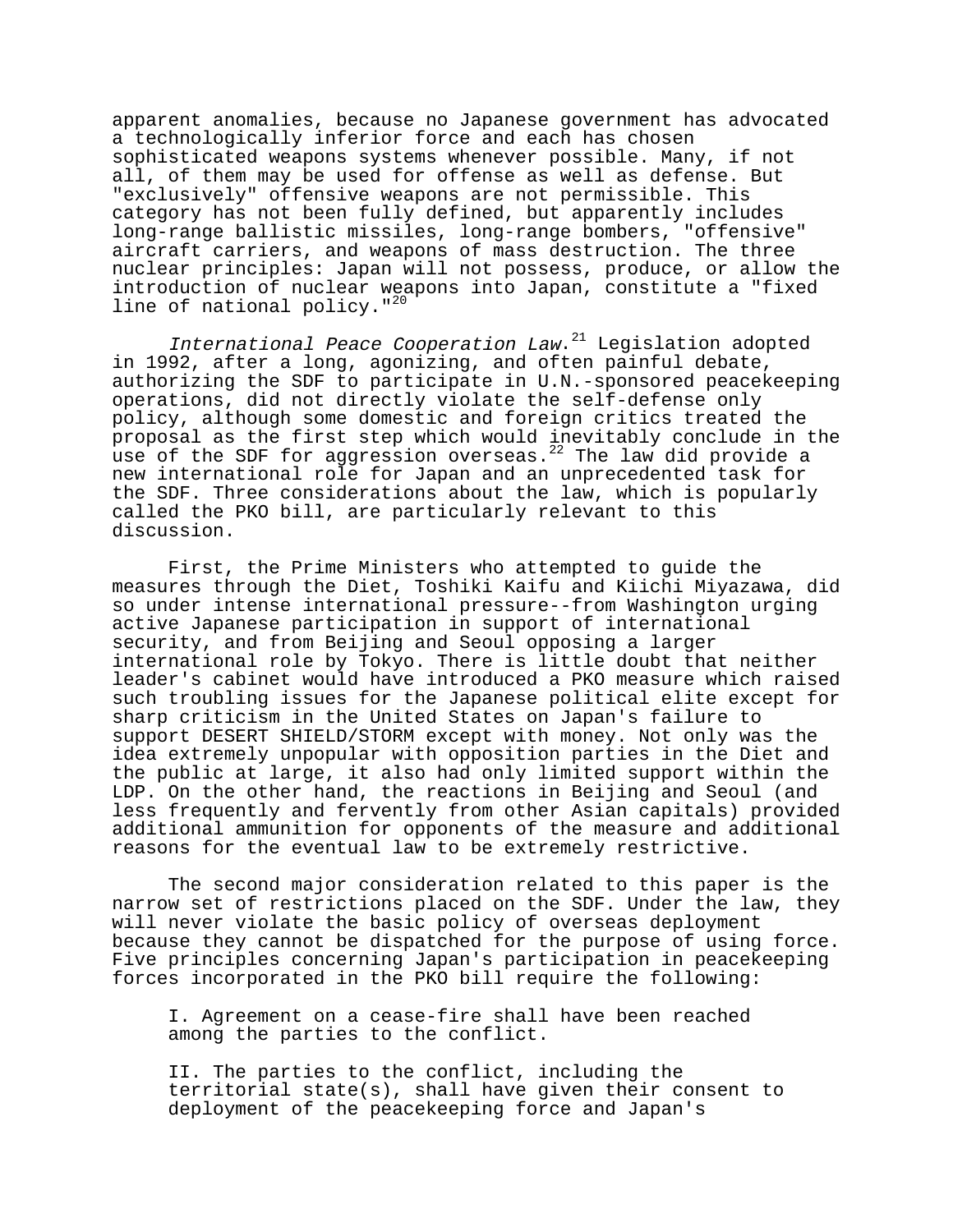participation in the force.

III. The peacekeeping force shall strictly maintain impartiality, not favoring any party to the conflict.

IV. Should any of the above guideline requirements cease to be satisfied, the Government of Japan may withdraw its contingent.

V. Use of weapons shall be limited to the minimum necessary too protect the personnel's lives, etc. $^{23}$ 

In other words, the law does not authorize participation in anything but conventional U.N. peacekeeping operations. Had it been adopted before 1990, Japan could not have participated in DESERT STORM. To obtain passage, the government agreed to "freeze" the dispatch of combat (as opposed to support) forces until 1995, when the law was to be reviewed.<sup>2</sup>

The last relevant consideration is that most of the controversy surrounding adoption of the measure--which, to repeat, was very intense and often emotional--seemed to dissipate after it was finally passed. Noncombatant SDF personnel served with the United Nations Transitional Authority for Cambodia, and a small detachment is now in Mozambique. When police and civilian volunteers in the Japanese detachment came under attack by the Khmer Rouge and suffered casualties, there was an immediate outcry in Japan, but in a short time the issue disappeared from the headlines and public discourse. The Japanese people now appear to reluctantly accept peacekeeping, as restricted by the PKO bill, as a function for the SDF--part of the consensus on security. It will probably be formally institutionalized as a major official mission of Japan's military in amendments to the SDF law.<sup>25</sup> But the unwillingness of the Hosokawa cabinet and the bureaucracy to go beyond present restrictions was underlined in their negative reaction to a U.N. request for an infantry unit to join peacekeepers in Bosnia-Herzegovina.<sup>26</sup>

Civilian Control of the Military. Another fundamental principle regulating the commitment to maintain an exclusively self-defense capability, directly related to the "never again" resolves, is that there will be complete civilian control over the military. The principle is probably executed in Japan more rigorously than in any other nation--certainly more than any other major industrial nation.<sup>27</sup> Japan avails itself of all the democratic instruments of control: The Prime Minister (not the Emperor, as in pre-war Japan) is commander-in-chief; the Diet controls the budget, size, organization, and functions of the SDF; the Director of the JDA is always a civilian minister of state (all ministers are required by the Constitution to be civilians); and a Security Council is established within the Cabinet. Moreover, the subjugation of the military is reinforced by a number of structural and cultural considerations. For instance, many key areas of security policy are initiated and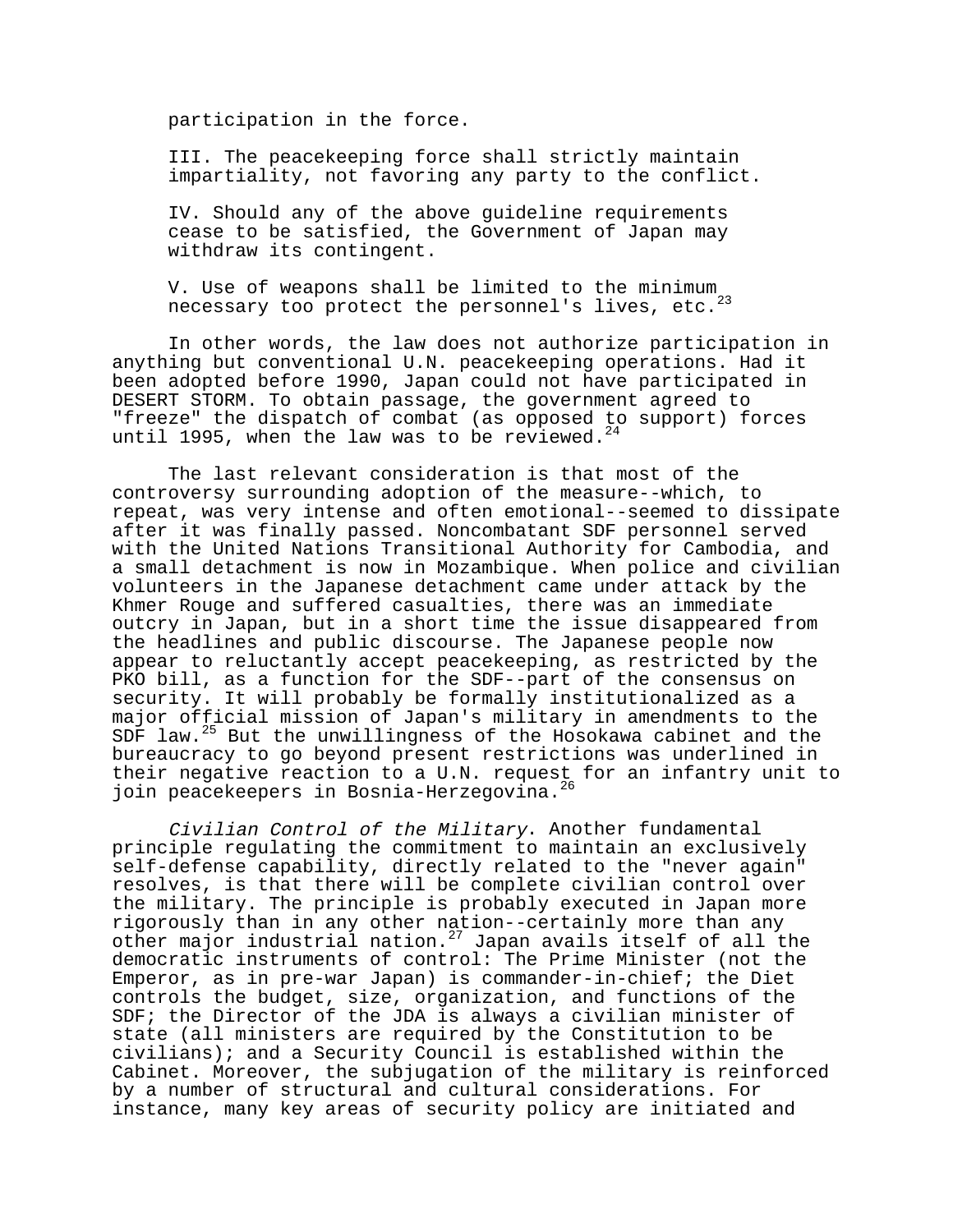sometimes settled outside of the JDA by the Ministries of Foreign Affairs (the alliance with the United States), Finance (budget), and International Trade and Industry (procurement). The JDA is not a ministry and JDA bureaucrats do not enjoy the status and prestige of their counterparts in the major ministries. In a system like Japan's where many of the most critical decisions are reached through interagency consultations and bargaining, <sup>28</sup> the limited status of the Defense Agency and its people is extremely significant. Moreover, many key JDA personnel who routinely participate in interagency negotiations are seconded for a limited period of time from other ministries, where their primary loyalties are likely to remain during their sojourn with JDA.

Within the JDA, the services and military personnel are not particularly influential. That is, civilian bureaucrats make most decisions and submit most of the advice to political leaders. The SDF's senior officer, the Chairman of the Joint Staff Council, is not the official adviser to the Commander-in-Chief (the Prime Minister), but merely to the Director General of the JDA. There is very little joint structure, partly because of intense interservice rivalry and partly because most politicians and bureaucrats fear the existence of a single military structure which might be capable of articulating the common interests of the SDF. One of the most visible and persistent effects of the "never again resolves" is the unwillingness of the elites to allow an important policymaking or political role to the uniformed military, and the low status and reputation of members of the SDF in Japanese society. Many SDF officers believe that they can influence decisions of the Japanese government which effect them more easily by lobbying U.S. military counterparts, who in turn, they hope, will lobby Japanese decisionmakers, than by acting through their own chains of command.<sup>29</sup>

The size of the budget for JDA has also been limited by arbitrary policy standards. For a time, there was an explicit cabinet decree that no more than 1 percent of GNP could be spent on defense.<sup>30</sup> This was formally overturned in 1987, but in fact almost all budgets since 1962 have been less than 1 percent of GNP.31 Since Japan's economy for the last several decades (until recently) has been robust, this limitation has not been as significant as the other restrictions already mentioned. Funds have been sufficient, or nearly so, to acquire the capability which the Japanese government said it required when it adopted the National Defense Program Outline in 1976. In a later section of the analysis, more attention will be focused on defense budgets in Japan.

### **Alliance with the United States**.

The second basic operative policy is that Japan will deal with external aggression on the basis of security arrangements with the United States. A defense capability which could handle any eventuality would require an "excessive economic burden" and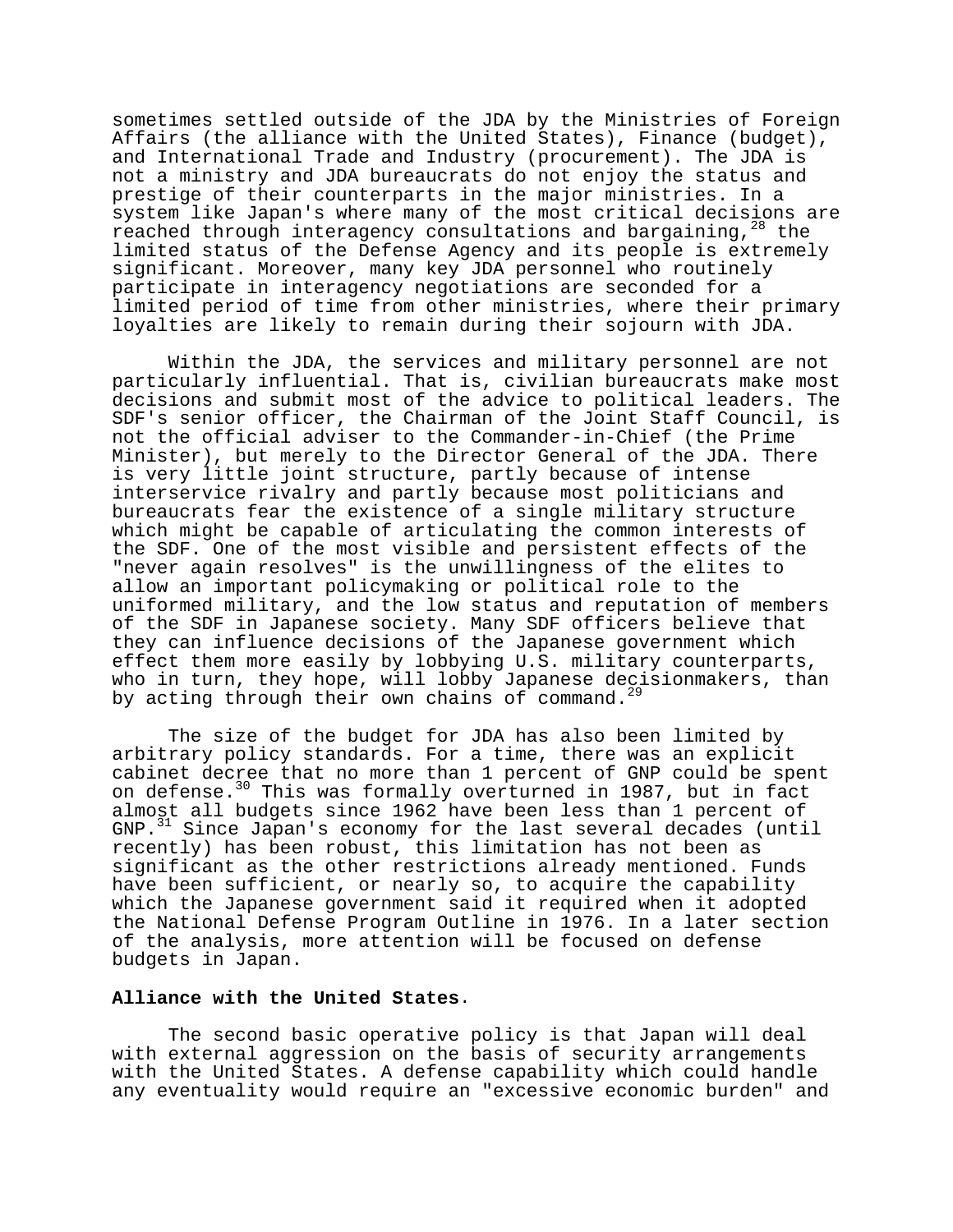would be politically unwise if not unconstitutional.<sup>32</sup> The National Defense Program Outline (NDPO), an official document adopted in 1976 which contains the rationale and purpose of the SDF and sets limits on its structure,  $33$  asserts that the self-defense capability should be developed to repel or defeat "small-scale" aggression--aggression that is launched without extensive preparations which could be detected in advance. On the other hand, the SDF need only be able to slow down large-scale aggression until the presumably superior forces of the United States are brought to bear. The U.S. nuclear umbrella is also a part of the Japanese concept of defense. Openly and explicitly, then, Japanese security against the most serious dangers is tied to and dependent upon the Treaty of Mutual Cooperation and Security Between Japan and the United States (hereinafter, Mutual Security Treaty) and political decisions made in the United States.

Unlike the North Atlantic Treaty, the agreement with Japan is asymmetrical. That is, the U.S. commitment to come to the defense of Japan in the event of aggression is not matched by a Japanese commitment to come to the defense of the United States in the case of aggression.<sup>34</sup> Such a commitment, according to the official interpretation of Article 9, would be an exercise of the right of collective self-defense, which Japan as a sovereign nation enjoys, but it would also extend beyond the minimum required for self-defense, which is all that the Constitution allows. Japan does agree to help defend U.S. personnel and facilities on Japanese territory if they are attacked by an outside aggressor (when, of course, Japan also would be under attack), but that is all.<sup>35</sup> Japan's direct contributions to the military aspects of the alliance, beyond maintaining the SDF, are limited to providing facilities for U.S. forces in Japan and financial support for the operations of those facilities, agreeing to attempt to develop the capability to patrol SLOC out to 1,000 nautical miles,<sup>36</sup> and permitting limited transfers of military technology to the United States. The last concession, an exception to the general rule that prohibits exporting weapons and weapons technology,<sup>37</sup> was only made after intense pressure from Washington, but recently has been positively reaffirmed in the Tokyo Declaration on the U.S.-Japan Global Partnership signed during President Bush's Tokyo visit in 1992.<sup>38</sup> In 1988, the two governments agreed to the co-design and co-production of the controversial FSX fighter, a project still incomplete, and have initiated other less well-known cooperative undertakings.<sup>31</sup>

During the cold war, the availability of bases for U.S. forces was of obvious value in the execution of the strategy of containment. The projection of Soviet military force into the Pacific was complicated, if not blocked, by the geographic location of Japan. All Soviet, now Russian, warm-water ports in Asia were/are accessible only through narrow straits around or through the Japanese islands. Moreover, Soviet submarines with ballistic missiles targeted on the United States hovered in the Sea of Okhotsk, well-protected but clearly more easily detected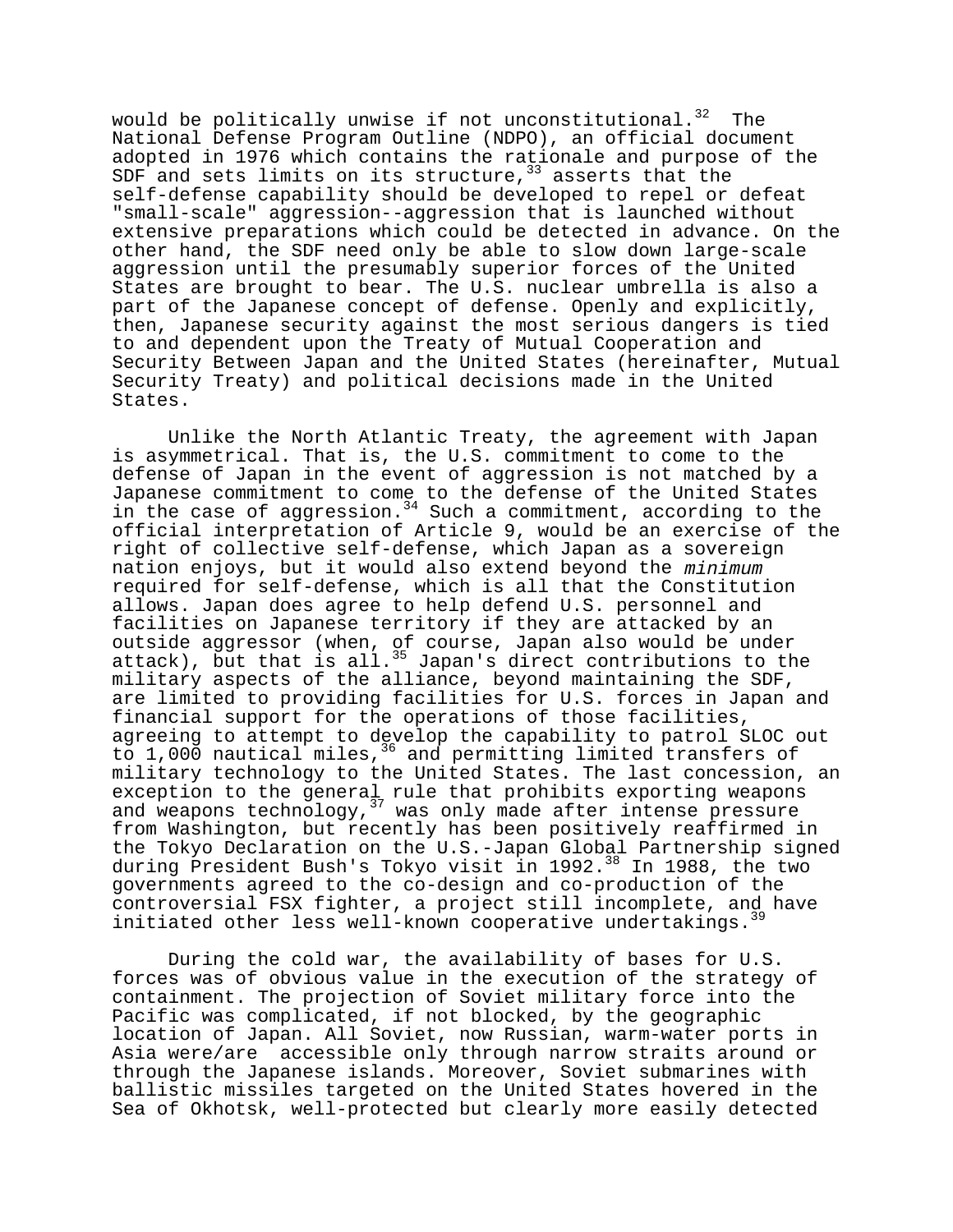and intercepted from Japanese naval and air bases than from U.S. territory. Japan's location also made it (and still does) a highly desirable logistic and staging base for operations on the Korean peninsula, should conflict reoccur there. The Mutual Security Treaty authorizes U.S. bases in Japan not only to defend Japan, but also for "the maintenance of international peace and security in the Far East, "<sup>40</sup> a euphemism for deterring or engaging in conflict on the peninsula. The SDF itself cannot directly participate in regional quarrels, but according to the NDPO "the very fact that Japan firmly maintains...a defense posture [the SDF plus the alliance] contributes as well to the international political stability of Japan's neighboring region,  $141$  while the absence of this posture might create a vacuum which would invite aggression.<sup>42</sup> The differences in responsibilities illustrate the limitations on the SDF as well as the asymmetries of the alliance.

Due to the benefits of possessing the bases, plus the fact that a war against the United States in which U.S. forces in Japan were not attacked seemed highly implausible, the disparities in the obligations of the two parties had no practical significance during the cold war. On the other hand, the value of these bases now, with no clear and immediate danger to U.S. security in the region, is increasingly being challenged by observers in the region, including many in Japan,<sup>43</sup> and in the United States. The recent willingness of Japanese to respond to U.S. entreaties for greater "burden sharing" is no doubt at least partly in recognition of this reality, and an effort to make the deployment of forces in Japan as painless as possible for the United States. Despite growing economic problems and increasing pressures on its own budget,  $44^{\circ}$  Japan makes a larger financial contribution for the maintenance of U.S. forces than any other U.S. ally. All yen costs, including the salaries of local employees, will be borne by Japan in and after FY1995, $45$  which will make maintaining military units in Japan considerably less expensive than maintaining them in the United States. The 20 percent of the SDF's weapons and equipment not produced in Japan is purchased from the United States, sometimes as much to support the alliance or help reduce the U.S. trade deficit with Japan as to meet military requirements, a fact that Japanese industrialists understand but sometimes resent.<sup>46</sup>

Adhering to the two fundamental principles (maintenance of a defense capability and alliance with the United States) and the constitutional restrictions of Article 9 as interpreted by a succession of governments, Japan has woven a defense policy which, as far as its language is concerned, may be described as defensive and completely nonthreatening. The analysis must now proceed to an examination of how that policy has been implemented in structuring and equipping its military establishment, the Japan Self-Defense Forces.

#### **The Japan Self-Defense Forces**.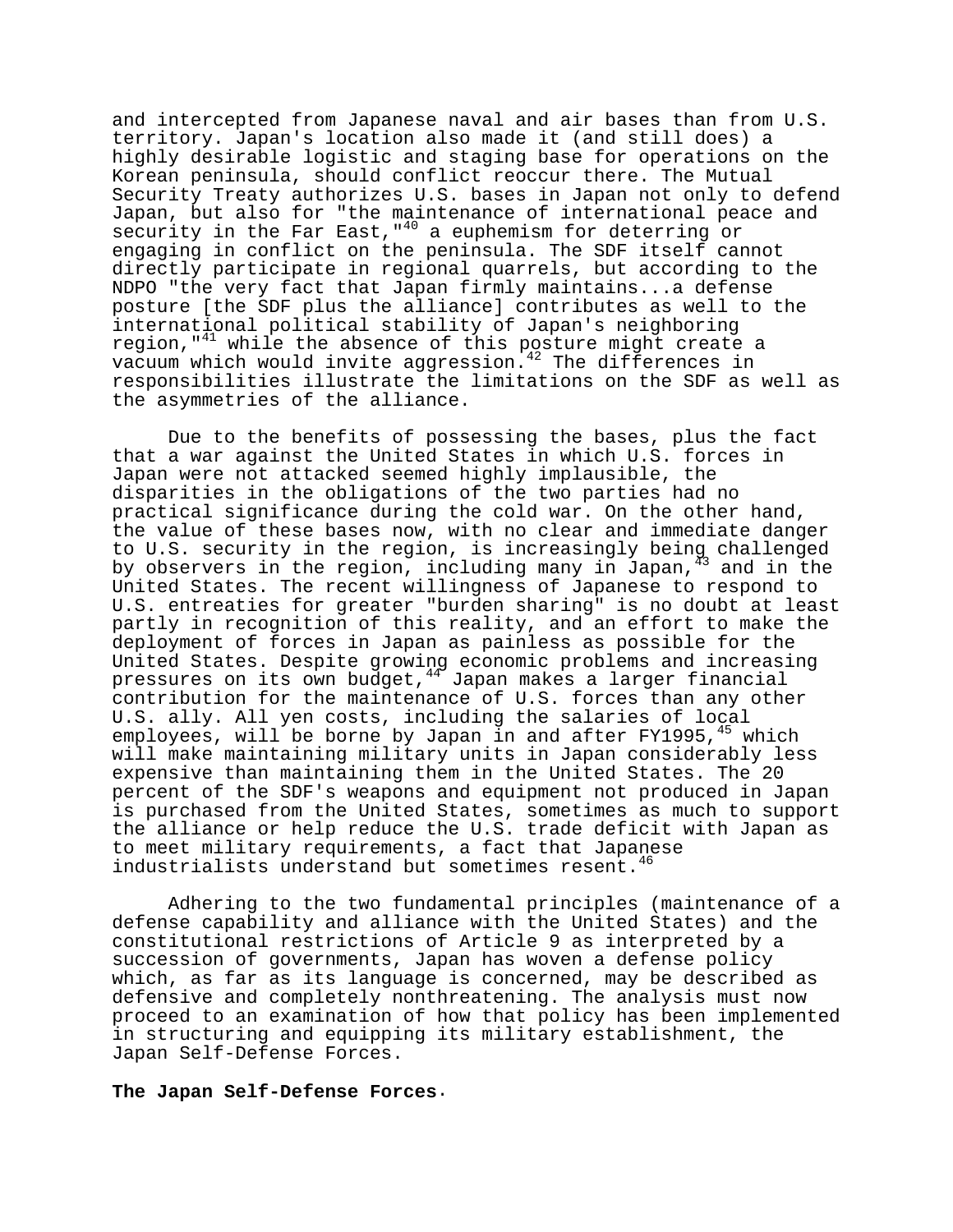At the urging of the United States, the Japan Defense Agency and Self-Defense Forces were created on July 1, 1954, a little more than 2 years after the formal end of the Allied--mostly American--occupation, and almost 10 years after--the Imperial Army and Navy were abolished.<sup>47</sup> Evolving hesitantly in the 1950s and 1960s, before the dramatic economic growth which transformed Japan into an industrial and technological giant, the components of the SDF--the Ground Self-Defense Forces (GSDF), Air Self-Defense Force (ASDF), and the Maritime Self-Defense Force (MSDF)--began to take the form of modern, sophisticated military organizations during the 1970s, and have been marginally improved during every year since. Highlights in their development have been the adoption of the NDPO in 1976, the sequence of 5-year military buildup plans (Mid-term Defense Program Estimates until 1985 and Mid-term Defense Program Plans thereafter) designed to systematically achieve the goals of the NDPO,  $48$  the Guidelines for Japan-U.S. Defense Cooperation adopted in 1978, and the extensive program of U.S.-Japanese combined exercises which also began, modestly at first, in 1978.

At present, the SDF are well-equipped, moderately sized organizations of competent personnel. As is frequently pointed out, they deploy more of some weapons systems than the U.S. Seventh Fleet or the U.S. Pacific Air Force.<sup>49</sup> It is less frequently noted that the SDF have far fewer of other weapons systems than do U.S. forces in the region. Japan also appears to have a very large defense budget.

Focusing on Japan's defense budgets as a measure of Japan's military capability is deceptive, however. It is true that the defense budget is large--4.6 trillion yen for FY1993--and that it has increased regularly and consistently over a long time. The rate of increase from 1975 to 1991 averaged 8.6 percent (and was never below 5.2 percent),  $50$  almost certainly the record for a nation not at war. It dropped to 3.8 percent $^{51}$  and 1.9 percent (the lowest rate of increase since  $1960)^{52}$  for FY1992 and FY1993 respectively, years when most nations outside of Asia, like the United States, were reducing their defense budgets significantly. The increase for FY1994 was only 0.9 percent. However, while this record may illustrate government priorities, it does not necessarily realistically indicate anything about Japan's military capability. Three factors--volatile exchange rates, high personnel costs, and high equipment costs--distort defense spending as a standard of military capability for Japan.

International comparisons are always distorted because of exchange rate fluctuations. The appreciation of the yen--but not of other major currencies to anything like the same degree- against the dollar (always the currency used for comparisons) makes this phenomenon especially significant.

Table 1 demonstrates the distortions in comparing 1991 defense budgets among the United States, Russia, the United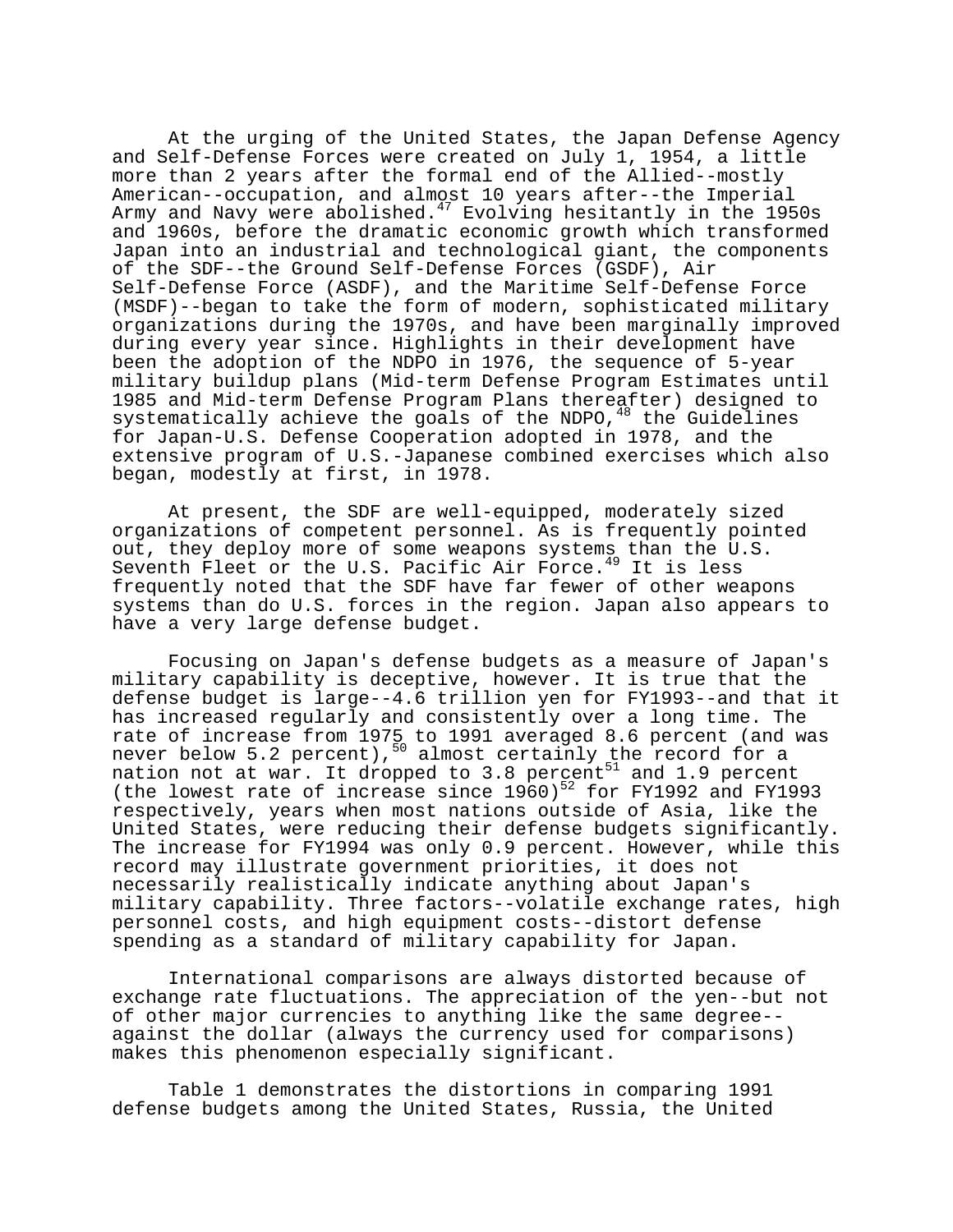Kingdom, Germany, France, and Japan with different rates of exchange. In column A, 1985 prices and exchange rates are used. Column B compares the same local currency amounts but converts them into dollars at 1991 rates of exchange. Germany has a higher ranking in Column B because the Deutsche mark appreciated significantly between 1985 and 1991. If October 1993 rates of exchange (arbitrarily chosen to illustrate this point) are applied, exactly the same local currency amounts result in the figures shown in Column C, making Japan appear to have the second largest military budget because of the appreciation of the yen and the almost total collapse of the Russian ruble, which was set at 1.7 per dollar for Column B and an astounding 1193 per dollar for Column C. Any conclusions about either nation's defense capability on the basis of the comparison is totally unjustified. Unless exchange rates are stable over extended periods of time, international comparisons in a single currency may conceal as much information as they convey.

### (Billions of Dollars)

|                 | А          | в     | C     |
|-----------------|------------|-------|-------|
| Exchange rates* | $1985^{+}$ | 1991  | 1993  |
| United States   | 227.1      | 303.6 | 303.6 |
| Russia          | 91.6       | 238.0 | 0.1   |
| United Kingdom  | 22.4       | 42.2  | 36.3  |
| France          | 18.0       | 34.5  | 33.3  |
| Japan           | 16.5       | 32.7  | 40.6  |
| Germany         | 16.5       | 40.0  | 32.2  |

\*1985 and 1991 are average rates as they appear in Military Balance: 1992-1993, pp. 220-221. 1993 rates are those of October 22, 1993, as reported in the The New York Times, October 23, 1993, p. D15.

+ Totals are expressed in 1985 prices.

## **Table 1. 1991 Defense Budgets of Major Nations.**

A second reason for discounting comparisons of Japan's defense budget with other nations is that Japan spends an unusually large portion of its budget on personnel costs. Between 1983 and 1991, 40.1 to 45.1 percent of Japan's defense budget was spent on military personnel and provisions, <sup>53</sup> even though the total strength of the SDF was less then 250,000 throughout the period. During the same time, the United States allocated 23 to  $27.1$  percent of its defense budget to personnel.<sup>54</sup> The Soviet Union, with a conscripted military force, budgeted only 26.1 to 32.1 percent for personnel and operations and maintenance for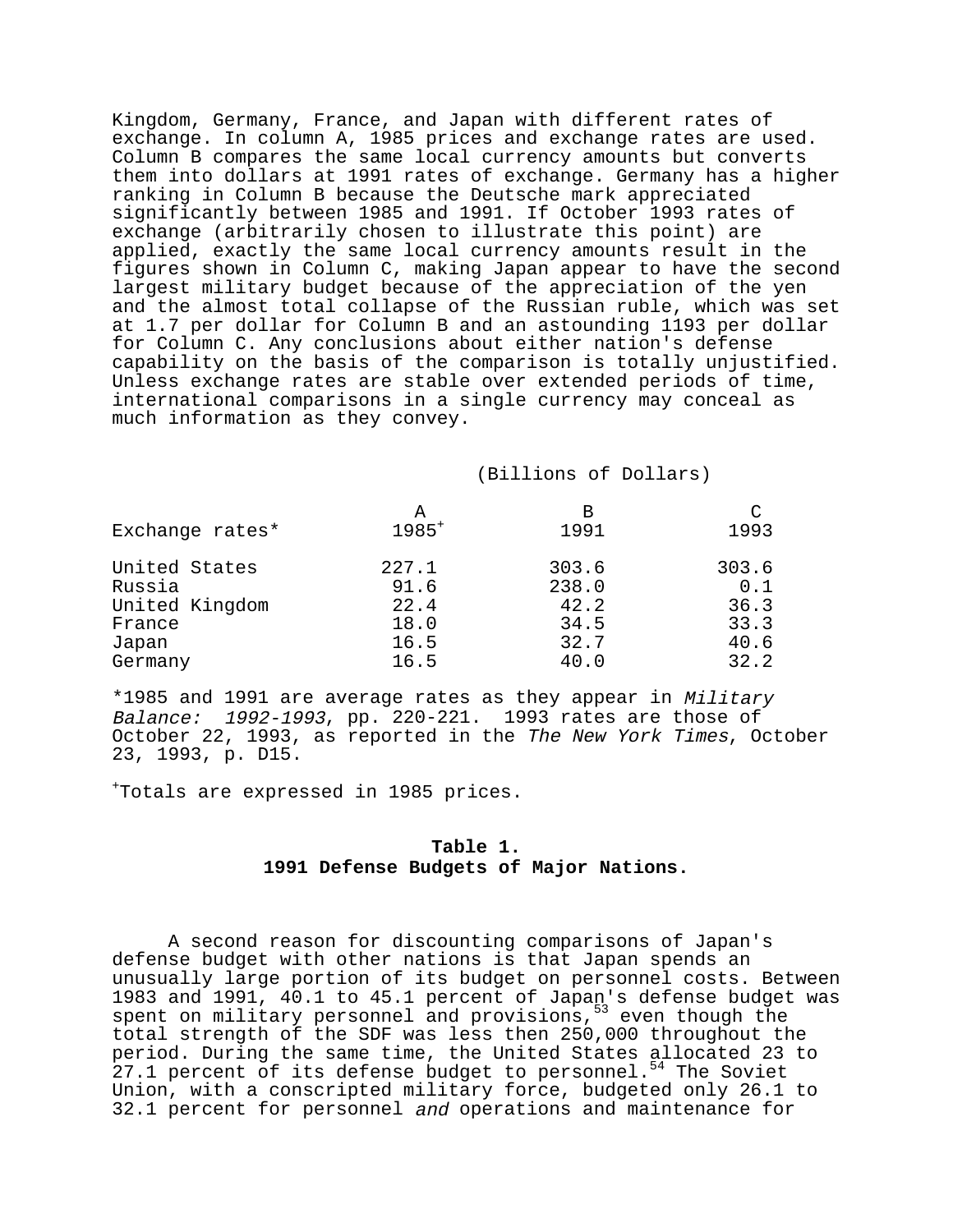1989, 1990, and 1991. $^{55}$  The JDA, therefore, has a relatively smaller proportion of funds appropriated to spend on research and development, procurement of equipment and weapons systems, and training, than most other developed nations. In fact, Japanese authorities have decided to maintain equipment acquisition funds at 25 to 28 percent,  $56$  approximately the same levels as the United States.<sup>57</sup> They have neglected research and development and operations and maintenance, including consumable supplies, in order to maintain their procurement program. This factor should be especially salient for observers in East Asian states with much lower personnel costs, when they compare Japanese defense costs with their own.

Finally, total defense budgets or total defense expenditures tend to present a distorted picture of Japan's military capability because much of what Japan purchases for military purposes is extremely expensive due to the high costs of production in Japan.<sup>58</sup> For reasons only partly related to defense, the JDA (like most national procurement authorities) has consciously favored Japanese producers--the NDPO apparently requires it<sup>59</sup>--so that 80 percent of all weapons and equipment are domestically produced.<sup>60</sup> Since the export of military equipment and weapons systems is forbidden, Japanese defense industries must limit their production lines to JDA demand only, which normally leads to two to three times higher prices than that of foreign, including U.S., producers.<sup>61</sup> As a result, the costs which Japan pays for weapons per unit are probably as high or higher than comparable expenses by any other major nation.

A more meaningful way of evaluating the SDF is to describe their capabilities and compare them to the armed forces of other nations, especially those in Northeast Asia, and to the self-imposed restrictions which Japan purports to follow. Table 2 summarizes a comparison of the GSDF, MSDF, and ASDF to the 15 largest armies, navies, and air forces as of 1991-92. The GSDF is much smaller in terms of number of personnel than any of the top 15, which include all of the other armies of Northeast Asia, India, and Pakistan. In Southeast Asia, the Burmese, Indonesian, and Thai armies $62$  (also not among the 15 largest), are also larger than the GSDF. The ASDF had somewhat fewer combat aircraft than any of the 15 largest, which included the air forces of China, India, and North Korea. The air force of Taiwan, with 486 aircraft,  $\frac{63}{1}$  was also larger than Japan's. The South Korean air force, with 415 combat aircraft,  $64$  was the only one in Northeast Asia smaller than the ASDF. The MSDF was the 6th largest navy in terms of tonnage, and, among the top 15 in tonnage, ranked 12th in number of ships. In Asia, only the Chinese navy had greater tonnage, and only China, Taiwan, and India had a larger number of ships. While clearly rudimentary, this comparison suggests that Japan is not a particularly significant military power, even regionally, except perhaps in terms of its naval capabilities.

Table 3 summarizes a comparison of selected weapons systems held by Northeast Asian countries, showing Japan behind all of its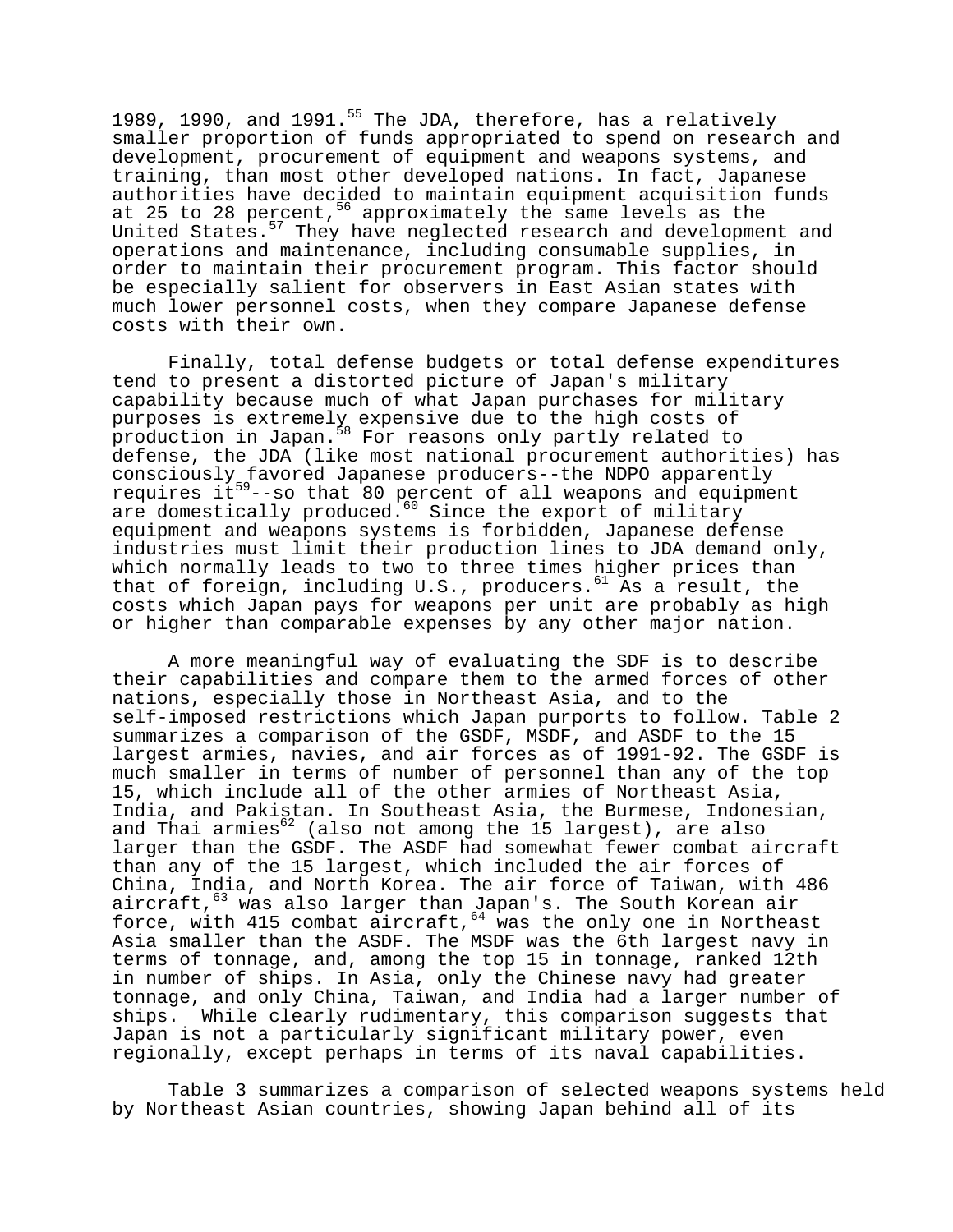neighbors except in surface combatants. Like the information in Table 2, this data only reflects quantities, and therefore does not necessarily reflect capabilities. Nonetheless, Table 3 alone clearly does not suggest that the SDF represent a military threat to any of Japan's neighbors.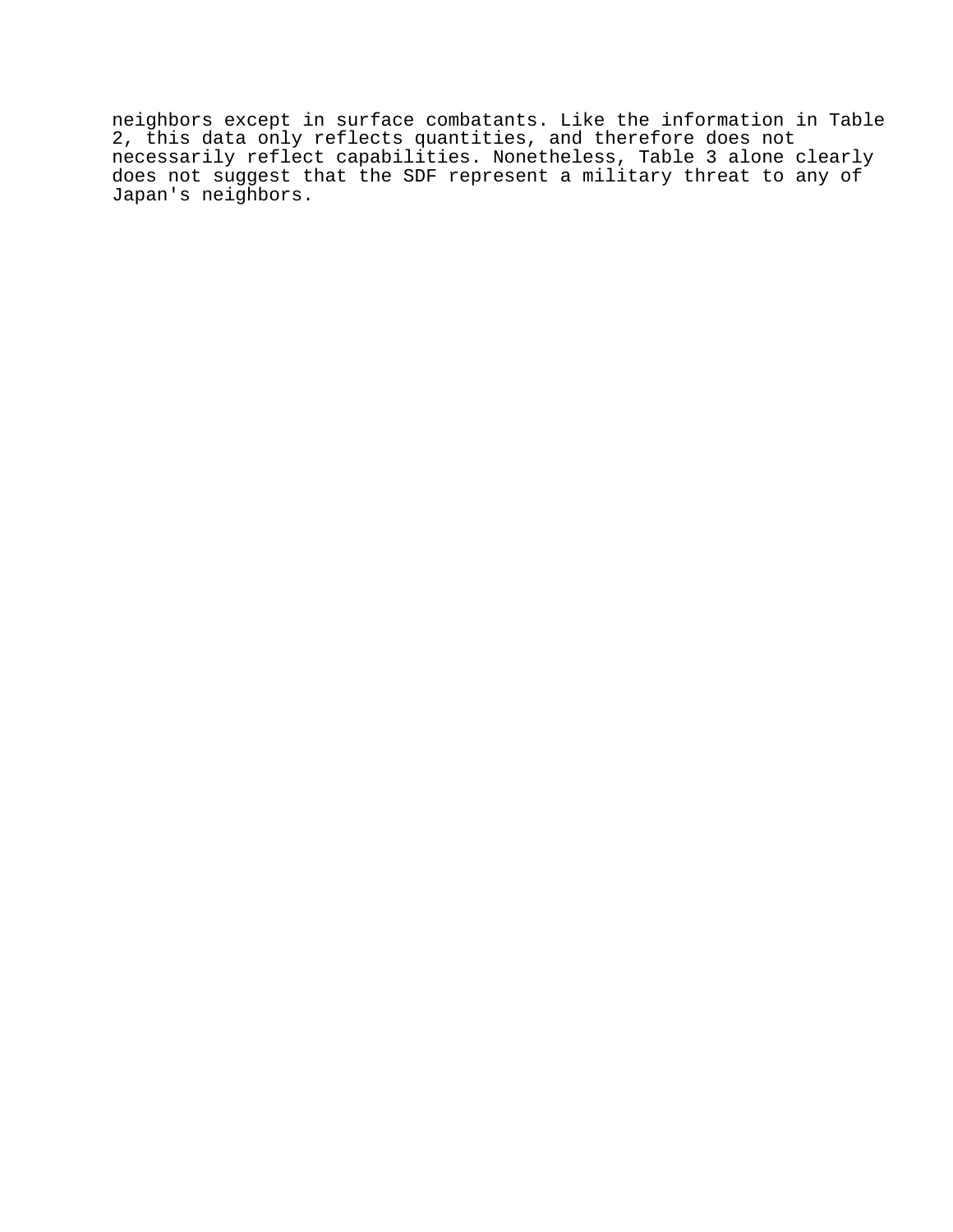**Ground Forces Naval Forces Air Forces** 

| Name of<br>country | (10,000)<br>persons) | Name of<br>Country | (10,000)<br>tons) | (Number of Name of<br>vessels) | Country  | (Number<br>of planes) |
|--------------------|----------------------|--------------------|-------------------|--------------------------------|----------|-----------------------|
| China              | 230.0                | FSU                | 687.4             | 2,460                          | FSU      | 7,820                 |
| FSU                | 150.0                | USA                | 590.5             | 1,130                          | China    | 6,140                 |
| India              | 110.0                | China              | 98.3              | 1,910                          | USA      | 5,280                 |
| <b>DPRK</b>        | 93.0                 | UK.                | 88.9              | 410                            | France   | 900                   |
| Vietnam            | 90.0                 | France             | 46.3              | 230                            | DPRK     | 800                   |
| USA                | 69.1                 | India              | 24.6              | 450                            | Germany  | 760                   |
| ROK.               | 55.0                 | Taiwan             | 23.0              | 660                            | India    | 690                   |
| Pakistn            | 50.0                 | Peru               | 22.3              | 50                             | Syria    | 650                   |
| Turkey             | 47.0                 | Germany            | 21.0              | 260                            | Israel   | 620                   |
| Iraq               | 35.0                 | Turkey             | 20.0              | 240                            | UK       | 600                   |
| Germany            | 33.5                 | Italy              | 17.5              | 200                            | Turkey   | 550                   |
| Taiwan             | 31.2                 | Canada             | 14.1              | 70                             | Poland   | 510                   |
| Iran               | 30.5                 | Brazil             | 13.8              | 110                            | Italy    | 500                   |
| Syria              | 30.0                 | Indnesia           | 13.2              | 130                            | Egypt    | 490                   |
| Egypt              | 29.0                 | Spain              | 12.5              | 230                            | Yugslvia | 490                   |
| Japan              | 15.1                 | Japan              | 31.9              | 160                            | Japan    | 460                   |

Adapted from Defense of Japan 1992, Reference 3, p. 209.

**Table 2. Outline of Major and Regional Countries' Military Power.**

| Weapons System                                                                                                         | China                                     | <b>DPRK</b>                               | <b>ROK</b>                            | Taiwan                                 | Japan                                 |
|------------------------------------------------------------------------------------------------------------------------|-------------------------------------------|-------------------------------------------|---------------------------------------|----------------------------------------|---------------------------------------|
| Main Battle Tank<br>Armored Personnel Carrier<br>Artillery Pieces<br>Multiple Rocket Launchers<br>Attack Helicopters   | 7500<br>2800<br>NA<br>3800<br>62          | 3000<br>4000<br>4500<br>2400<br>50        | 1800<br>1550<br>500<br>140<br>135     | 459<br>990<br>610<br>NA<br>ΝA          | 1210<br>768<br>859<br>120<br>64       |
| Reconnaissance aircraft<br>Fighter, Ground Attack<br>Fighters<br>Bombers                                               | 290<br>600<br>4600<br>630                 | ΝA<br>310<br>401<br>3                     | 28<br>206<br>132                      | 38<br>392<br>ΝA                        | 81<br>73<br>207                       |
| Submarines<br>Destroyers<br>Frigates<br>Mine Countermeasures<br>ASW Helicopters<br>Amphibious Ship<br>Amphibious Craft | 46<br>17<br>37<br>130<br>350<br>56<br>370 | 26<br>3<br>23<br>$\qquad \qquad -$<br>191 | 4<br>9<br>59<br>10<br>273<br>14<br>36 | 4<br>24<br>10<br>13<br>12<br>26<br>168 | 13<br>6<br>58<br>42<br>105<br>6<br>40 |

Source: Military Balance: 1992-1993.

# **Table 3. Selected Weapons Systems in Northeast Asia.**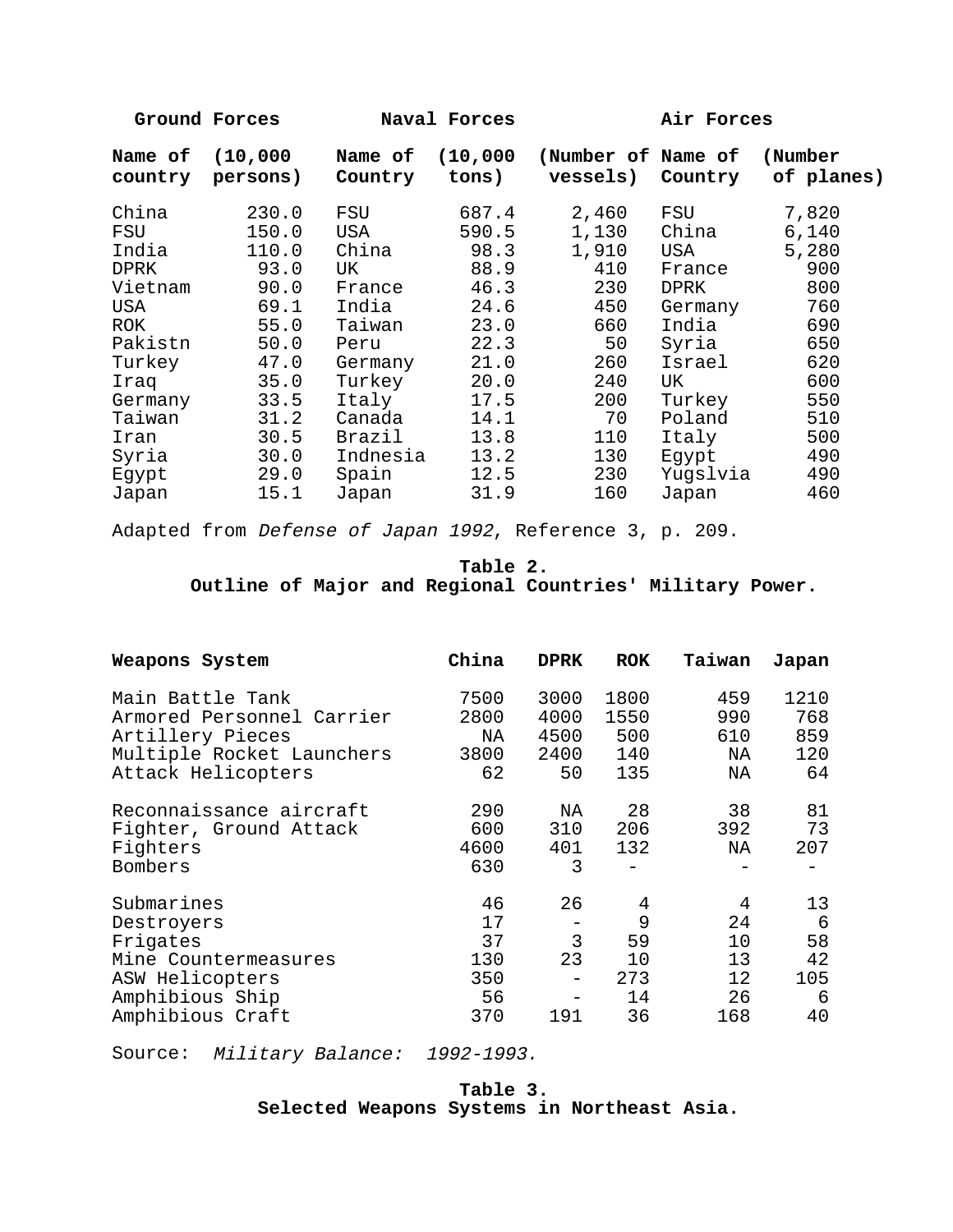A thorough comparison of weapons systems is beyond the scope of this study and the expertise of the author. Nonetheless, it may be noted that the latest generation of equipment and weapons systems which Japan has fielded, especially for the MSDF and ASDF, are state-of-the-art or near state-of-the-art. However, the same also may be said of the armed forces of other Northeast Asian military forces, especially the PLA and the ROK armed forces. In other words, the SDF's newest equipment is as good as--in some cases probably better than- any deployed by any other Northeast Asian country. On the other hand, like the other military organizations, most SDF equipment and weapons systems are still second generation or older, and not state-of-the-art. JDA plans to modernize the SDF have been significantly slowed because of relatively austere defense budgets in recent years--probably more so than in neighboring countries. The modernization program probably will continue only at the current, or even a slower, pace. Thus, any advantage over the forces of other Northeast Asian countries which the SDF may enjoy in quality because of superior technology may not be very large.

In addition, the SDF has persistent problems. The underfunding of logistics has produced a force with very limited sustainability- ammunition stores may be sufficient for a concerted defense of no more than a week, and few troops are able to practice with live ammunition once a year.<sup>65</sup> Many observers agree with Michael W. Chinworth in wondering if the purpose of the SDF is really to assuage U.S. pressure rather than to provide for defense, or any other military purpose.<sup>06</sup> Constraints on the defense budget in the last several years have probably caused even smaller allocations to logistics and operations than in the past. Some 80 percent of recent budgets have been committed to nondiscretionary or already obligated funds for personnel costs, deferred payments for equipment ordered in previous years,  $67$ and support of U.S. forces stationed in Japan, expenses which have increased more rapidly than the overall budget. Expenses for ammunition and other logistics items are among the relatively small portion of total expenses which JDA is able to reduce. Training areas for the GSDF are extremely limited, which would make effective training difficult even if adequate funds were available. Complaints of loud noises hinder the ASDF, just as they do U.S. Air Force and U.S. naval aviation units stationed in Japan.

The lack of a joint command structure also reduces the capability of the SDF. As U.S. experience in the Persian Gulf verified, synchronization of land, sea, and air power is required to obtain the maximum advantage of military force. The absence of adequate joint command and control in the SDF, which may assure civilian control, also reduces combat effectiveness, even in the conduct of purely defensive strategies. The SDF also lack an adequate reserve system, a particularly dangerous vulnerability as the size of the services, especially the GSDF, is reduced due to budget pressure and demographic changes. Currently, there are less than 48,000 personnel in the reserves, most  $GSDF$ <sub>1</sub><sup>68</sup> who receive very limited training and are very poorly compensated.<sup>69</sup> Moreover, in a society where the military are held in low esteem, recruitment for the reserve will be unusually difficult. The JDA is studying the problem, but no solutions have been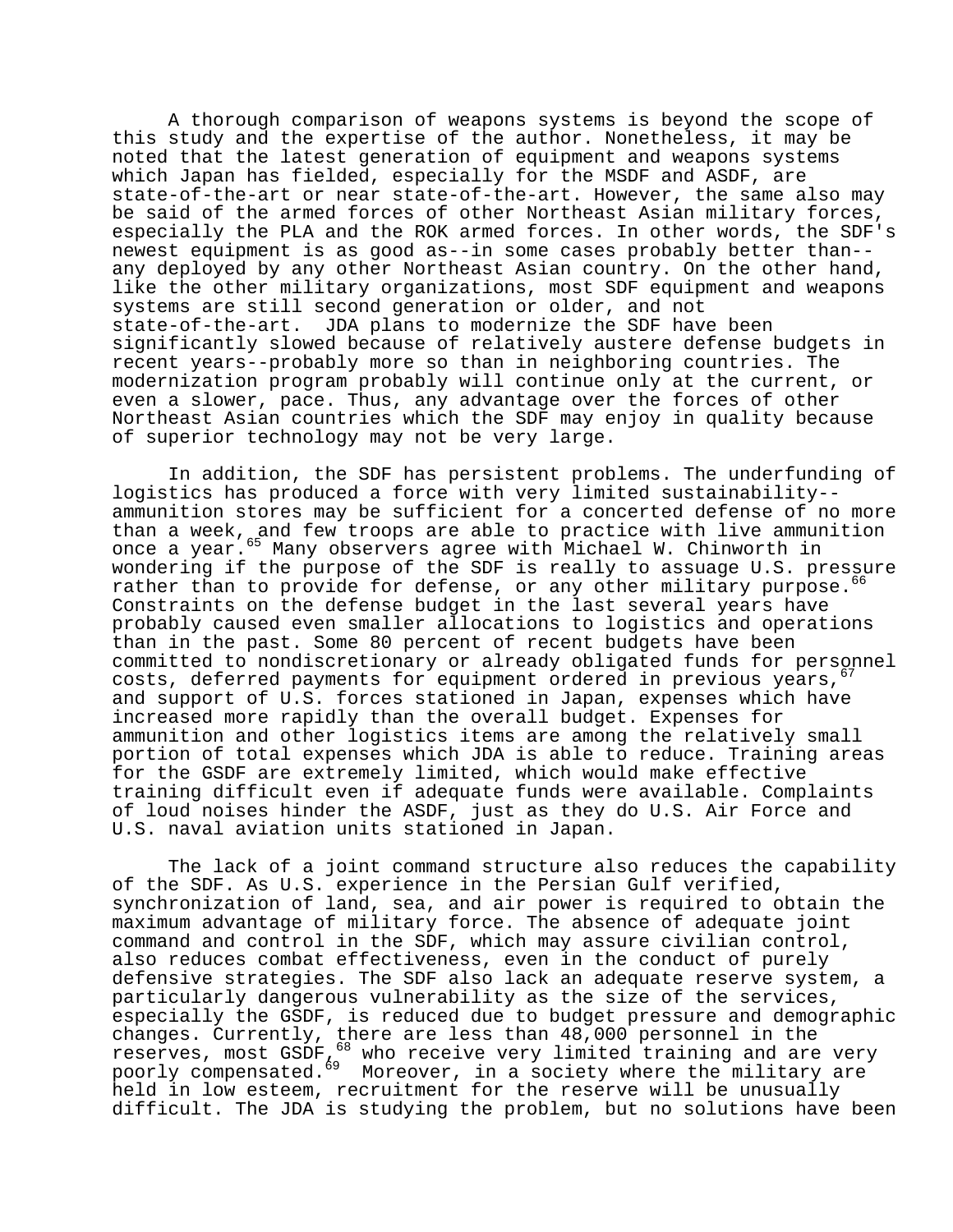proposed. Lastly, the SDF has absolutely no combat experience.

Whether or not Japan's military organization represents an "exclusively defensive" force is subject to interpretation, but the SDF must be as close to that standard as the military of any major nation. Almost any weapons system may be used for offensive or defensive purposes, depending on the intent of the user more than the characteristics of the weapons themselves. Yet, as an island nation with no land borders, Japan cannot engage in offensive military action--except counteroffensives against invaders, which certainly should be included in any definition of defense--unless it can project power relatively great distances. Japan's closest neighbor, the ROK, the most vulnerable country to a Japanese incursion, is some 250 kilometers away at the narrowest distance across the Korea Strait. Vladivostok is about 900 kilometers from Sapporo on Hokkaido, and Shanghai is approximately 1,000 kilometers from Fukuoka on Kyushu. $^{70}$ To reach any of these areas, except southern Korea, with sufficient military force to achieve political goals important enough to justify the use of force would require bombers, long-range fighter aircraft, in-flight refueling tankers, a large fleet of amphibious vessels, long-range missiles, aircraft carriers to protect the fleet, etc. In the case of Korea, a robust land force capable of sustaining itself against determined opposition would be required. The SDF do not possess these capabilities, and, except for marginal increases in the ranges of fighter aircraft and expansion of the sea-lift capacity of the MSDF, current plans do not provide for their acquisition.<sup>11</sup> For Japan to develop and produce such systems would require at least a decade, even if a political consensus existed. While Japanese commercial maritime and aviation carriers could augment SDF lift capacity, the SDF could not effectively protect them against hostile fire except in Japanese waters and air space.

## **Japan's Defense Industry**.

Whether Japan can become a military power in the region will depend in part upon its defense industry.<sup>72</sup> Most of the SDF's weapons systems and equipment have been produced in Japan, as previously noted, as the result of a policy designed to reduce the nation's security dependence on foreign suppliers and acquire defense-related technologies, primarily to exploit for commercial purposes.<sup>73</sup> Therefore, a modern defense sector exists which produces a broad range of items ranging from rifles and trucks to aircraft, naval combatants, and missiles. Mitsubishi Heavy Industries, Kawasaki Heavy Industries, Toshiba Corporation, and other major Japanese industrial concerns are leading producers of defense-related equipment. Moreover, the Japanese have developed technologies for commercial use which also have important military applications. Indeed, this "Japanese model" of "spin-on" (as opposed to the Pentagon argument that the civilian economy has benefitted from "spin-off" of military research and development) has been cited as a promising pattern to be emulated by the United States and other post-industrial nations which seek to reduce military procurement costs.  $14$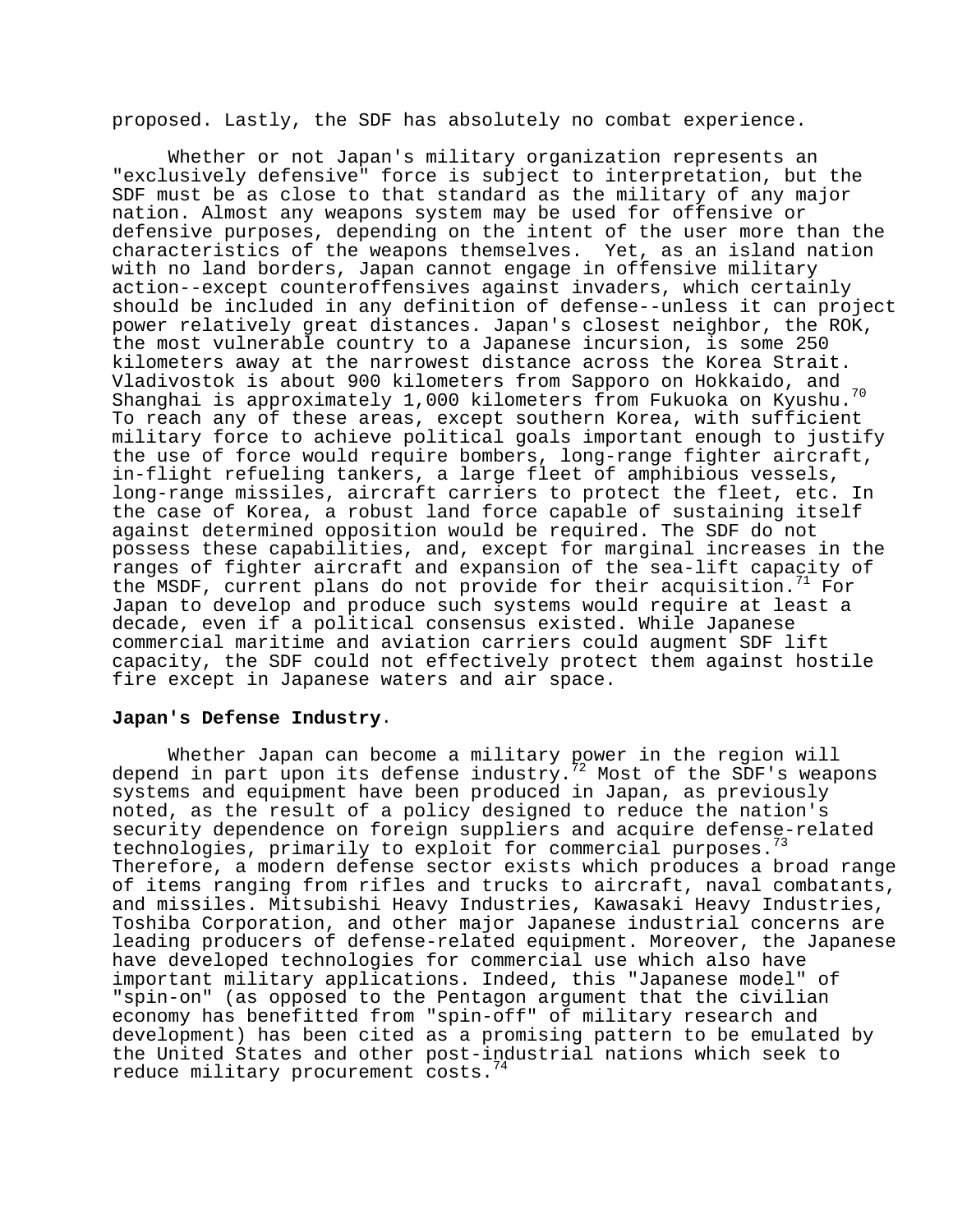The defense sector of Japanese industry is important, but its capacity is limited and it is not at all critical to the national economy. Defense orders have consistently accounted for only 0.3 to 0.4 percent of total production.<sup>75</sup> Mitsubishi Heavy Industries has won 25 percent of defense contracts in the last decade, but defense only accounted for 15 percent of its total income for the same period. For most of the top 20 companies doing business with JDA, defense work accounted for less than 5 percent of total production.<sup>76</sup> The only sectors of industry that depend on JDA are weapons and ammunition, which have no other client, and aircraft, some 80 percent dependent on JDA orders. $^{77}$  The declining increases in defense budgets of the last few years and possible decreases in the near future<sup>78</sup> suggest that unless the Japanese economy fails to recover in the next few years, the relative significance of the defense industry as a share of the economy will decrease. If the JDA relaxes its policy of always giving priority to Japanese producers, regardless of price, there may be even greater reductions in funds available to domestic contractors. (In 1993, in "an almost unprecedented" decision which may or may not represent a new policy, JDA purchased a landing craft with air cushion from a U.S. supplier because it was less expensive and of higher quality than the same item, at least acceptable in quality, made in  $Japan.$ )<sup>79</sup> Anticipating decreases in orders, a number of companies are readjusting internal structure to shift resources from defense to commercial production.<sup>80</sup> Whatever defense industrial base which exists in Japan may atrophy even more as budgets decline in the near term.

### **Future International Roles for Japan**.

Many variables--some of which cannot now even be identified--may influence future international roles which Japan will adopt. Three which can be specified are the perceptions held by Japanese opinion leaders and defense intellectuals about (1) the international system, (2) likely developments in U.S. policy toward the region and Japan, and (3) the proper international posture for Japan in the emerging world order. ${}^{31}$  In the context of this study, the first two of these variables may be stipulated: (1) many Japanese believed that the end of the cold war introduced a period of dangerous uncertainty into regional and international politics; and (2) there would be some degree of disengagement from the region by the United States, the great nation which acted as Japan's defender for almost five decades, but which was now preoccupied with domestic concerns. 82

The almost simultaneous emergence of these widely held perceptions called into question the "core axioms that have guided Japanese foreign policy since 1945," and stimulated a national debate, still very much in process, comparable to "American `Great Debates' just prior to World War II, at the outset of the cold war, and during the Vietnam War."<sup>83</sup> The debate has been almost unprecedented for Japan, where the public discussion of security and defense policy had been systematically avoided as a taboo by many politicians, or at most limited to marginal changes in the inventory of the SDF or the percent of GNP dedicated to defense for decades. 84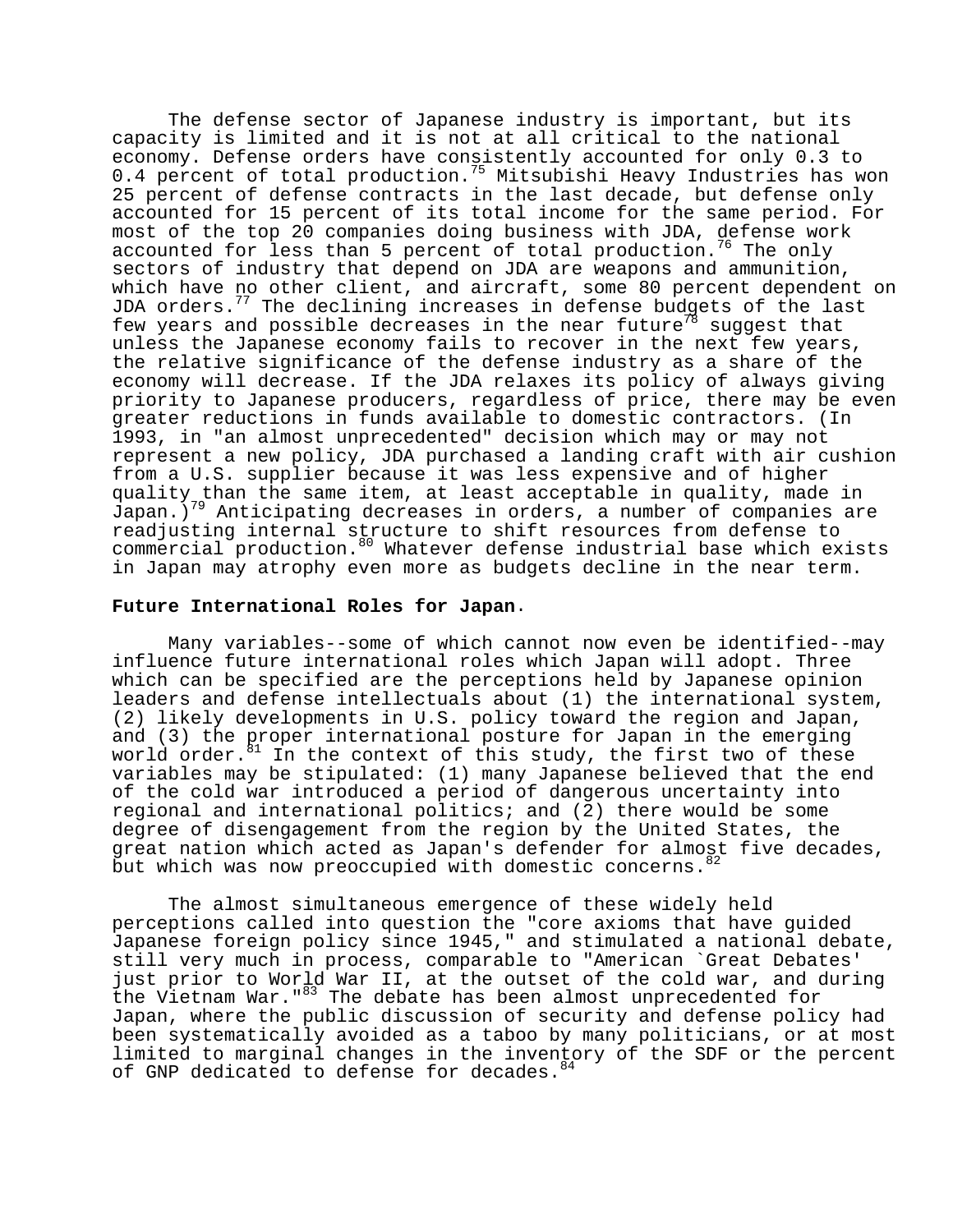This foreign policy debate, which was accelerated and broadened by Japan's need to respond to the Persian Gulf crisis and subsequent attempts to authorize Japanese participation in U.N. peacekeeping operations (which in 1992 resulted in the PKO bill discussed above), had yet to reach a consensus on a new international stance for Japan in 1993. There seemed to be broad acceptance that some change was required, but no substantive consensus on the direction that change should take. One result was new attention toward restructuring Japan's inadequate and cumbersome foreign affairs bureaucracy, including the undermanned Ministry of Foreign Affairs. There were no serious proposals to significantly strengthen the JDA, still the step-child of Japan's administrative structure.

The evolution of the consensus on security and defense since the establishment of JDA and SDF, and the great differences of opinion still remaining, were illustrated by an LDP study group report on Article 9 which was issued in February 1992. During the parliamentary wrangles over the PKO bill, its opponents frequently asserted that any foreign deployment of SDF was prohibited by Article 9 of the Constitution. LDP proponents of the bill rejected that interpretation, but some of them also believed that the official interpretation was overly restrictive. Through the LDP study group report, they recommended a new interpretation to permit an "active pacifism," a shift "from a passive stance of mainly enjoying the benefits of a global system to an active stance of assisting in the building of a new order." The report also called for a review of the Self-Defense Forces Law to provide the legal basis for the SDF to take part in "international security" operations which included, but were not necessarily limited to, orthodox peacekeeping activities.<sup>85</sup> The report did not support collective defense, although some of its members did. That elected members of the House of Representatives would take such positions represented a sea-change in attitudes about defense from, say, a decade ago. That neither the LDP nor the Miyazawa government embraced the report, which would have been totally rejected by much of the opposition, showed that the foundation for a radical departure in foreign and defense policy did not exist.

The great foreign policy debate has mostly focused on the basic orientation of Japanese foreign policy: Should Japan foster its bilateral alliance with the United States in a global partnership, or concentrate on a regional focus linking Japan with the rest of Asia? As Eugene Brown has pointed out, these positions are not logically exclusive, but factions among the policy elites are engaged in a contest "over which of the two paradigms should lie at the heart of Japan's nascent effort to construct a coherent foreign policy."<sup>86</sup> What is most significant for this report is that only a small minority of the minority who favored the emphasis of regionalism over bilateral ties with the United States in any way implied, much less explicitly advocated, that Japan should back its policy with deployments of armed forces except as a part of U.N.-sponsored peacekeeping forces. Similarly, few of the group which emphasized ties with the United States as the basis for Japan's geopolitical strategy, which Brown believes clearly dominated among the policy elites,  $87$  entertained a military component beyond peacekeeping. Indeed, one of the major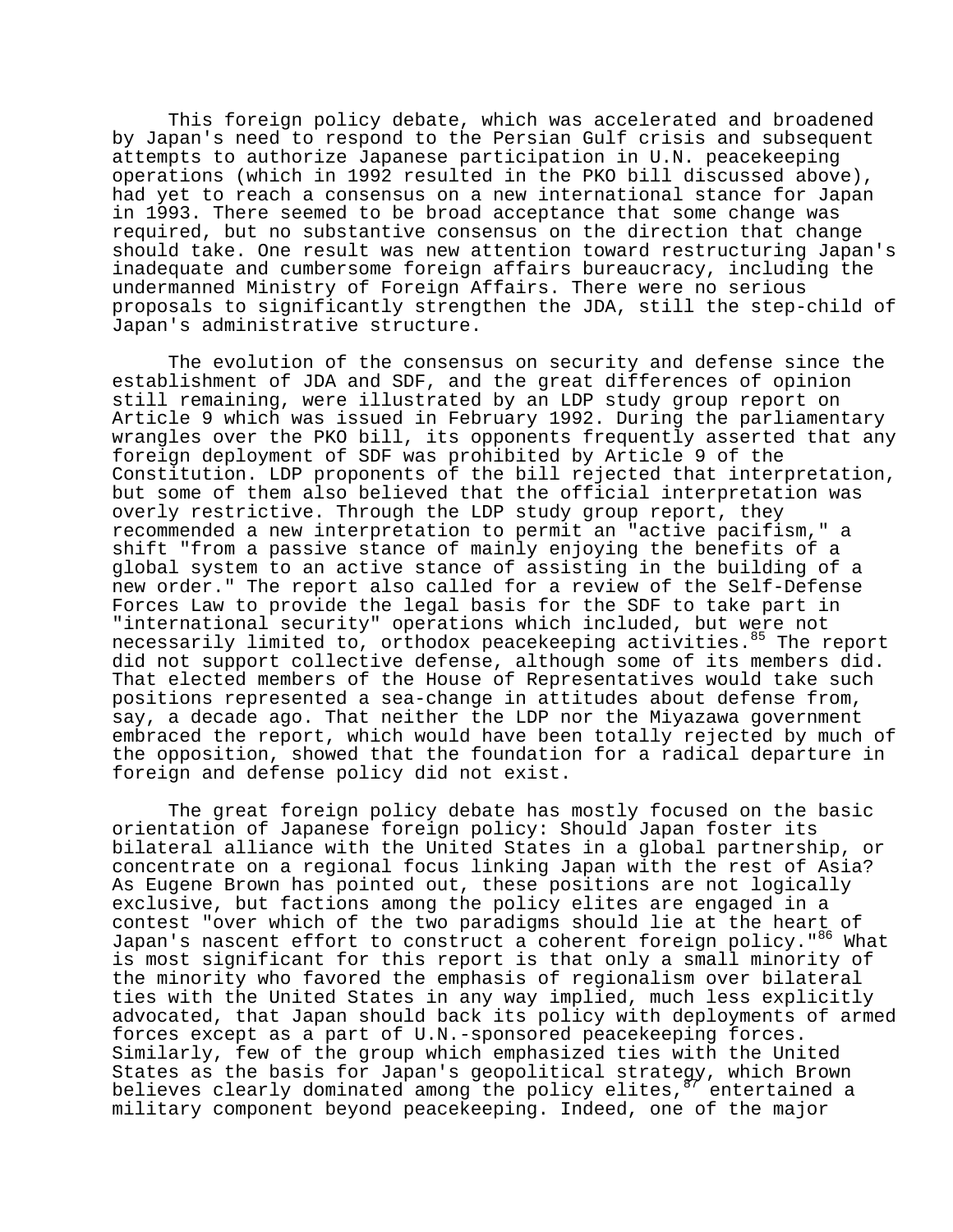arguments for focusing on bilateral relations with the United States was that other Asian nations would accept Japan's military capability only when operated in the context of, and circumscribed by, the alliance.

The national debate on Japan's proper international roles is not over, and new rationales supported by new coalitions could emerge. The elections in July 1993 were a watershed in Japanese politics,  $88$ introducing what many observers believe will be the most significant period of political change since the end of the Occupation, inevitably affecting the foreign policy debate and vice-versa. Indeed, it has been argued that, despite the fact that corruption and political reform were the issues which led to the fall of Miyazawa's cabinet, the present "political upheaval" is primarily a response to the end of the cold war. The contention is that Japan's prosperity depends on the international system, and

[t]he ability to grasp the trends of the time and to profit from this [has become] the mark of an astute politician. The leaders of this upheaval grasped the meaning for Japan of the end of the cold war and have pressed for changes in the domestic system required by the new international circumstances.<sup>90</sup>

The probable beginning of a new era of Japanese politics is why the elections are used as a major division of the analysis.

In any case, most of the young dynamic leaders of the first non-LDP cabinet,  $91$  such as Prime Minister Hosokawa, Foreign Minister Hata, and the man who is credited with masterminding the formation of the diverse coalition, Ichiro Ozawa, are exponents of a more active, responsible role in international affairs for Japan. The LDP study group which called for a more active Japanese posture was chaired by Ozawa, then secretary-general of the LDP but now leader of one of the break-away parties which are providing the leadership for the movement for change. $5^2$  The process of political change is likely to be slow, probably taking years to solidify. As it does, a new leadership attuned to international realities and supported by some of the more forward looking Japanese interests will not only enrich the foreign policy debate, but also introduce new approaches and policies on defense and security. Based on what is known of the positions of these people now, they probably will support more active diplomacy and a firm commitment to U.N. collective security, but not a military capability for unilateral action.  $93$  They may also continue to restrain defense spending. If their goal is to make Japan what Ozawa calls "a normal country, "<sup>94</sup> it will probably be normal primarily in the sense that it no longer claims an exception from the normal responsibilities of a major power, not necessarily in the sense of deploying formidable military forces.

While determining foreign policy will probably continue to be primarily the business of the governing elite, including the bureaucrats at relevant ministries, Japan's future international posture will also be influenced by public opinion, reflected in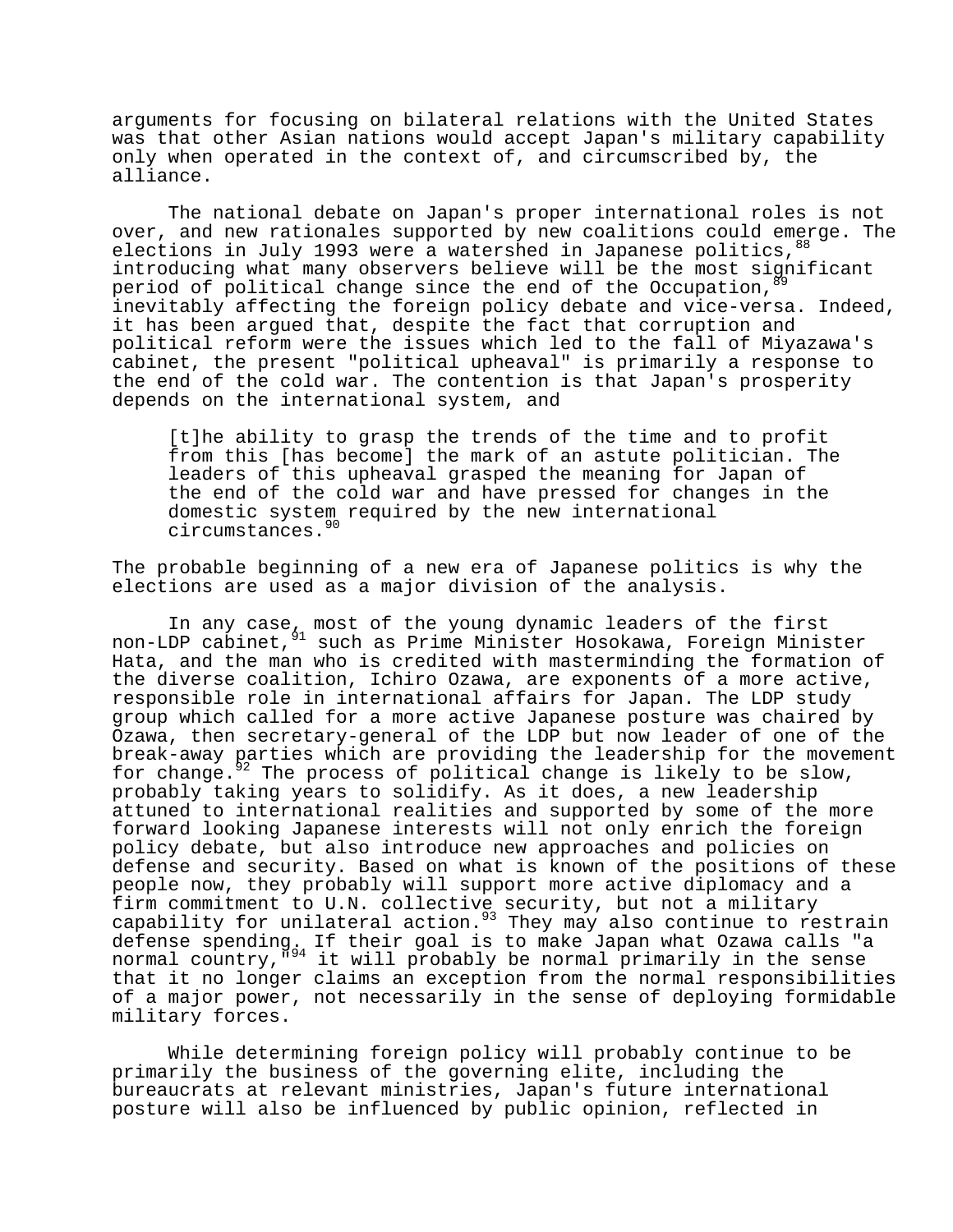choices made at the polls and pressures applied on elected and other officials.95 It cannot be said what future public opinion in Japan will support, but in recent years it definitely has not been expansionism or aggression. On the other hand, leaders seeking to guide Japan toward "active pacifism" may be restrained by public opinion until they can alter the views of many citizens. In 1992, 46 percent of a USIA poll agreed that "Japan should be a pacifist country and the SDF should be strictly limited to defending Japan," with the same percentage--not a majority--holding that Japan should take responsibility for maintaining peace in the world, even if it required sending SDF troops on peacekeeping duty.<sup>96</sup> And what about the SDF? In a poll sponsored by the Prime Ministers Office in February 1991, only 33.3 percent thought that the SDF should place priority on maintaining national security, while 15.6 percent choose maintaining civil peace as the primary mission, and 39.2 percent indicated disaster relief.<sup>9</sup> In almost any other nation, most citizens would expect the first mission of the armed forces would be to defend the nation. In the same poll only 7.3 percent believed that Japan should go it alone on defense instead of depend upon the alliance with the United States.  $98$ 

Some observers of Japan argue that future generations of Japanese will be less impressed than older Japanese with the horrors of war and the tragic results of Japan's last flirtation with militarism. Failure of Japan's education system to realistically present the history of the Pacific War in the schools supports this position. The argument continues that future generations will also be less willing than their elders have been to accept responsibility for the damage which Japan inflicted on East Asia, especially China and Korea. As they begin to assume authority in Japan, then, Japan's foreign policy will become increasingly independent and assertive, and profoundly destabilizing. However, this argument has not been strengthened by the very strong apology to Japan's war victims by Prime Minister Hosokawa, the most prominent representative of the new generation of Japanese politicians, in his first address to the Diet as Prime Minister.<sup>99</sup>

On the other hand, a contrary argument holds that the trends of change in Japanese society are toward more individualism, more concern for the present, less identification in terms of larger groups, and less emphasis on tradition. Such cultural and intellectual developments can mean less support in coming generations for nationalism than exists at present, and certainly at least as much avoidance of militarism.<sup>100</sup>

### **Summation and Conclusions**.

The discussion thus far has considered Japan's security policy, the SDF, Japan's defense industry, and future international roles for Japan as currently envisioned by its political elites and defense intellectuals. The analysis does not support the hypothesis that Japan and the SDF are likely to become a military threat to Northeast Asia, or anywhere else, in the near term. Declaratory policy is certainly not aggressive--few governments ever openly admit aggressive intentions, but what governments say is important in this information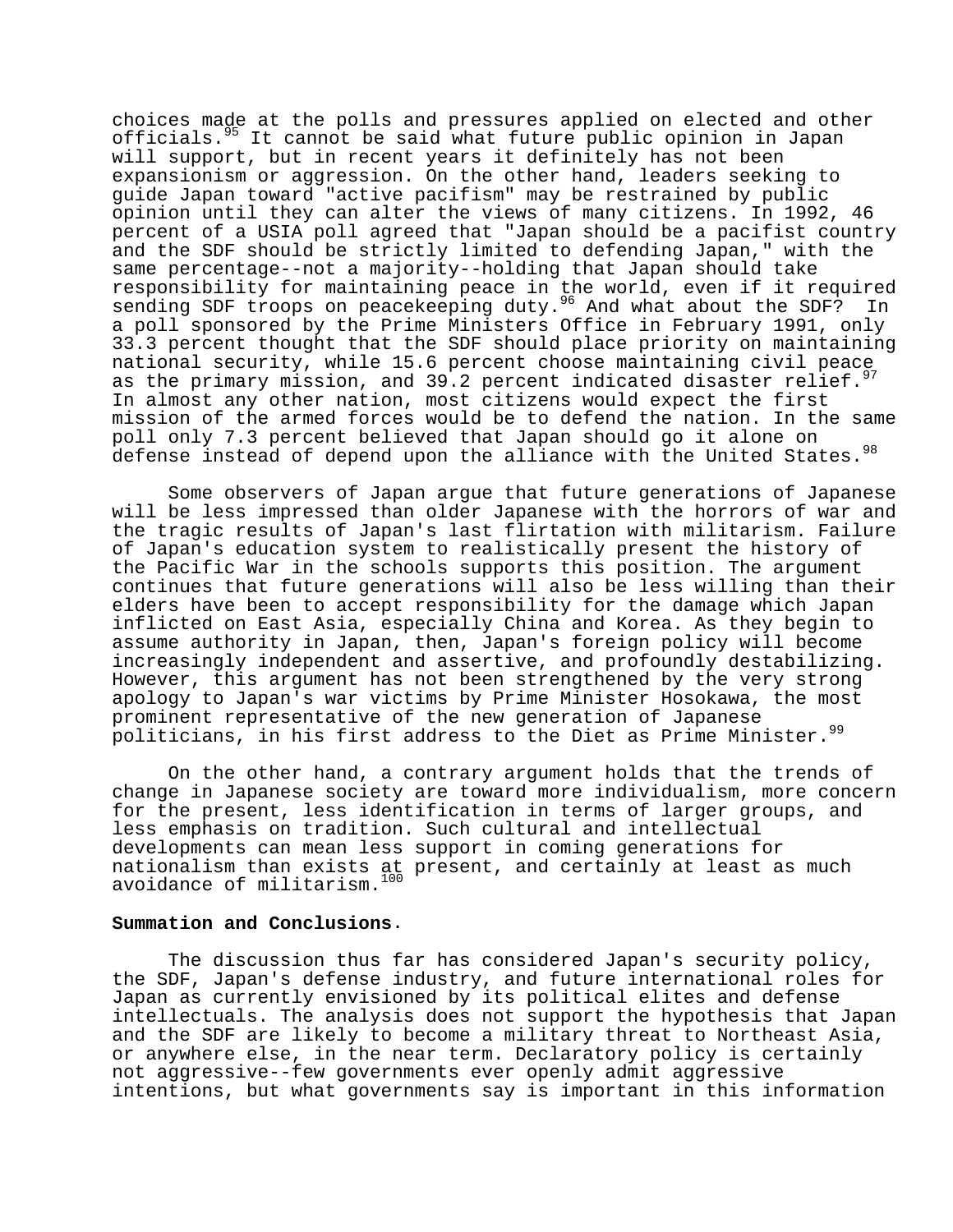era--and, more significantly, the SDF does not have the capacity to project sufficient force to compete with its well-armed neighbors or sustain a conflict anywhere for more than a few weeks. The SDF are competent to effectively initiate defensive action, and in the case of the MSDF are probably best of any regional rival, but they would not be able to take the battle to mainland Asia or Taiwan. Undoubtedly, the Japanese economy, in time, could shift resources and restructure industry to produce whatever equipment and weapons systems were desired. But time would be required: the Japanese defense industry is not particularly robust, and it represents a small segment of the economy.

The movement in the defense consensus from idealistic pacifism enshrined in Article 9 to present defense policy and SDF was at least as much a response to U.S. pressures for contributions to the cold war as the result of internal pressures for security: the buildup in the SDF is normally described as a series of minimal Japanese responses to U.S. demands. In the last few years, with the taboo against publicly discussing the military broken, there are still few voices (and they represent an ultra-nationalist fringe) seeking a radical break with the pacifist tradition of the post-war era. The debate on PKO legislation, which eventually was adopted in watered-down form, related to Japan assuming responsibility for international stability and security, not for Japan developing military might to support its diplomacy. Against the assertions that deploying SDF units abroad violated Article 9, there were proposals to amend the Constitution. But the changes advocated by mainstream Japanese politicians and opinion leaders would not have affected the existing language which prohibits resort to force as an instrument of policy. Instead, they would add another paragraph giving explicit Constitutional recognition of armed forces only for self-defense and participation in U.N.-mandated collective security activities.

As far as economic and technological capacity is concerned, Japan clearly could commit more resources to maintaining and expanding its military. More than 1 percent of GNP could go to defense, a much larger share of its industry could be dedicated to weapons systems and military equipment, and with difficulty tens of thousands more possibly could be enticed or ordered into uniform.101 However, this implies the political capacity to fashion and adopt a new security policy, which is not at all self-evident.

If the 1993 elections in Japan did not unleash new political forces--if the rules of the old system are to continue to apply for the foreseeable future--then the likelihood of a new consensus behind radical policy departures is extremely low. As in the past, defense decisions will be designed to avoid or minimize domestic political conflict with little or no attention to substantive positions. The politics of defense in Japan will continue to mean the management of external and internal pressures, and only marginal adjustments in policy will be adopted.

On the other hand, if a period of fundamental political change is underway, departures from past practices in every arena, including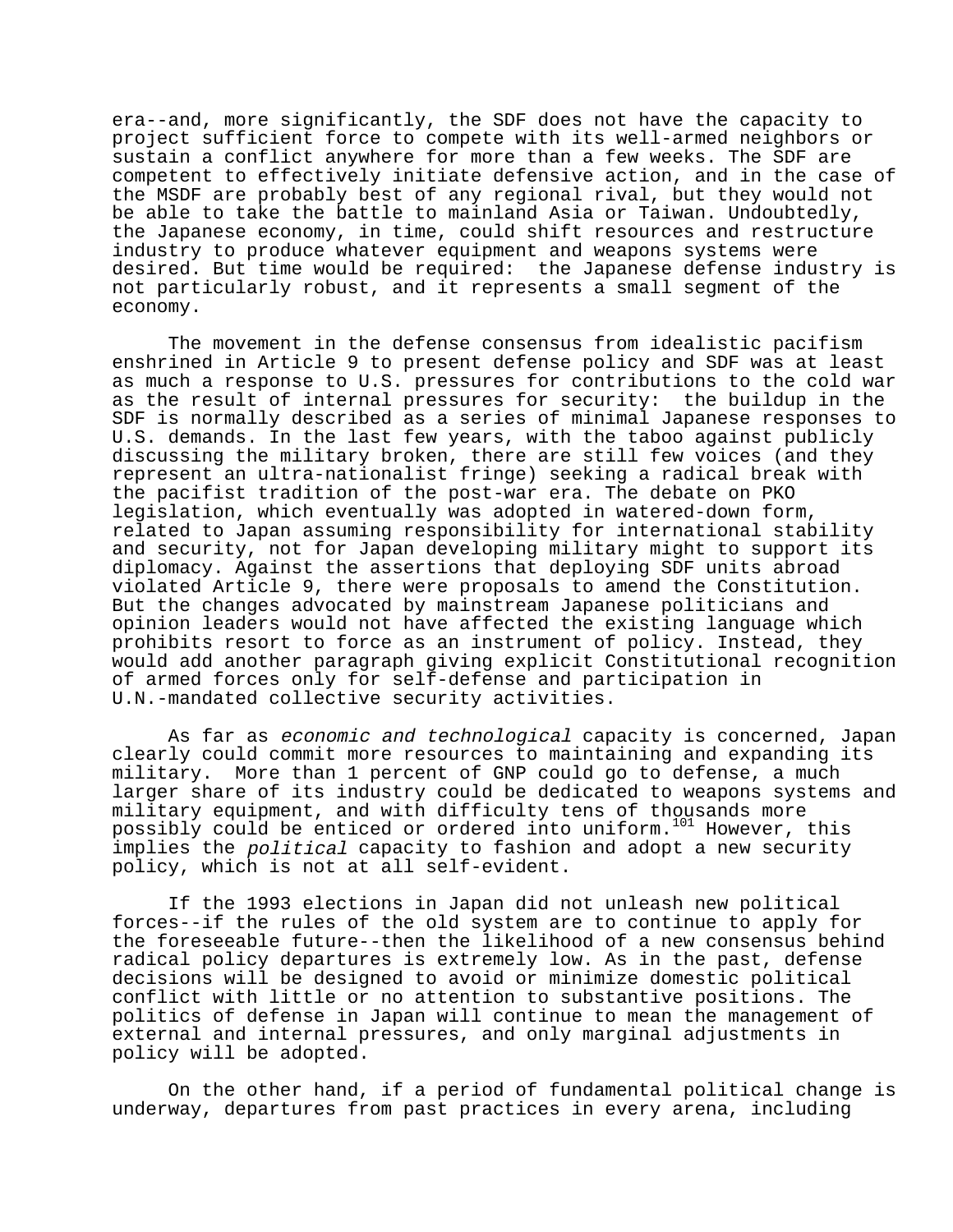defense, are possible. The current consensus on government policies- even the requirement that important policies proceed on the basis of consensus--could be radically reshaped as new forces, new styles, and new ideas permeate Japanese politics. If it is true that the real motivations for the present political upheaval are the requirements for Japan to conform to the expectations of the transformed international system, then changes in security policy and defense posture are more likely than in many other policy areas.

But there is no evidence that the politicians pressing for political reform--the young, dynamic former Liberal Democrats who were frustrated by the old system--advocate militarily expansive policy at all. Most of them would like to see Japan more active in regional and international affairs by serving permanently on the Security Council, by participating in selected U.N. peacekeeping operations, by taking a leading role in regional security fora, and perhaps in creating new regional security frameworks. They will want to preserve Japan's alliance with the United States, and they probably will want to keep defense spending low. All this conforms with existing Japanese policy. At least until political reform has taken root throughout Japanese government, which may take many years, the most noticeable changes in Japan's security will be in style and timing. The least noticeable, because very little will be taking place, will be in the strategic posture of the SDF.

### **Implications for the United States and Japan's Neighbors**.

Regardless of the qualities of the SDF, if Japan is viewed as a regional danger because of its military strength the stability of Asia is threatened. The United States seeks stability in its own right, because stability is a prerequisite for the pursuit of trade and investment opportunities, the expansion of human rights, and most other regional objectives. More specifically, Washington does not want Seoul to divert any of its defense resources to deal with a Japanese "threat" instead of focusing single-mindedly on the danger from the North, which accounts for 37,000 American troops on the peninsula. Japan's neighbors also value stability, if not necessarily for the same reasons. The logic of this analysis to the contrary notwithstanding, they are all, unfortunately, in various degrees concerned about the potential of Japan as a military threat.

To moderate the destabilizing consequences of perceptions that Japan is a military threat, at least four courses of action can be taken by the United States. It would be highly desirable if Japan's neighbors assumed the leadership in two of them.

• The United States must maintain its alliance with Japan and remain militarily engaged in Northeast Asia to foster the conditions which would permit regional governments to view the SDF as nonthreatening military organizations. Since fears of U.S. disengagement seems to generate perceptions of a Japanese military threat, credible actions which show that the fears are unfounded are obvious first steps for the United States to take to weaken these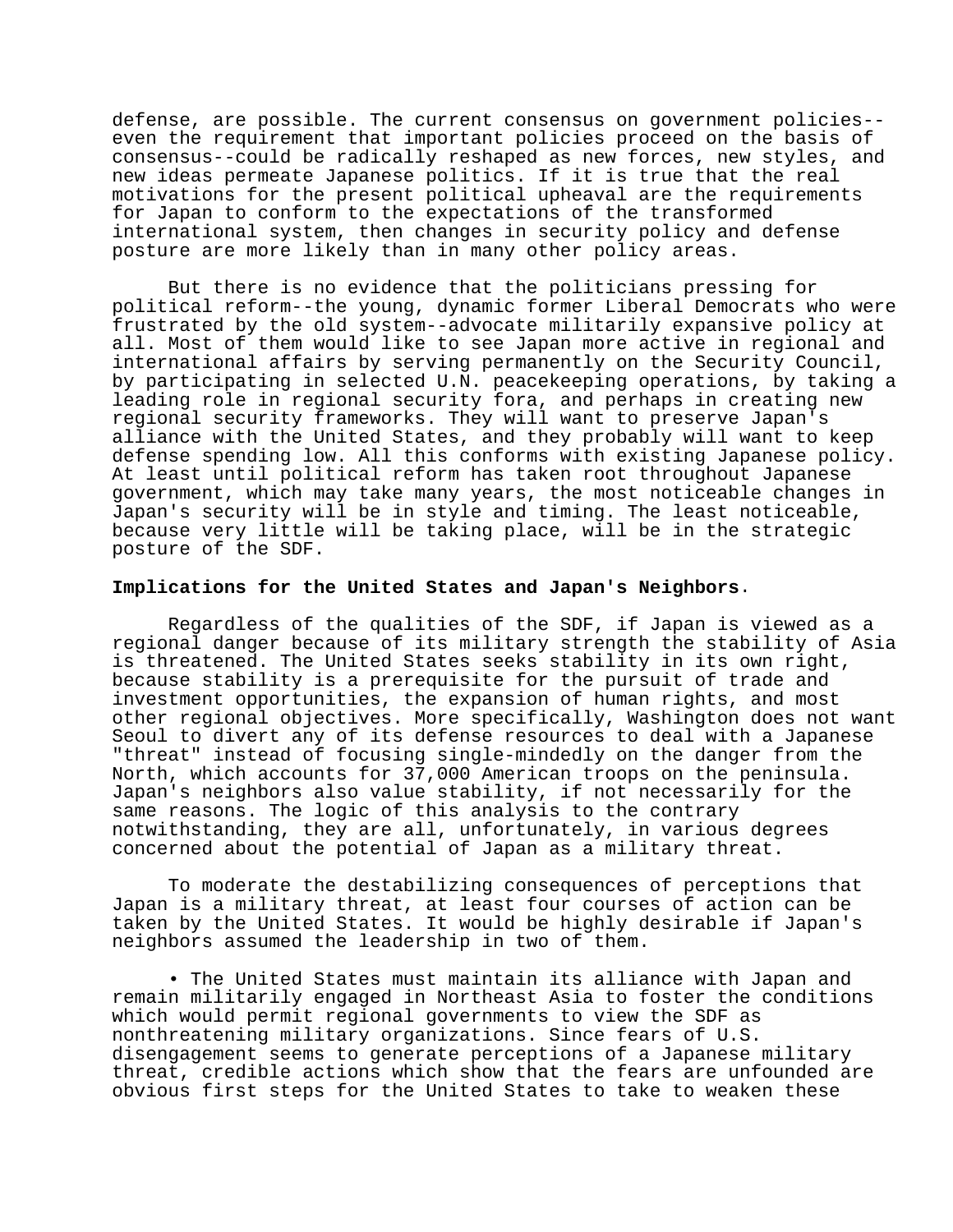perceptions. I argue at the beginning of this report that, in fact, the United States is not disengaging in any significant sense, and that its leaders repeatedly indicate that it will remain engaged for the foreseeable future. As far as undermining beliefs that the United States is disengaging from the region, the United States needs only to continue the present course, articulate policy as forcefully as possible, and wait for the statesmen of Asia to recognize reality.

• The United States should continue to be very careful and discrete about influencing the expansion and modernization programs of the SDF. Asian leaders tend to believe, with good reason, that the Japanese made improvements in the SDF in response to U.S. pressure. While they were unhappy about these U.S. demands, they could at least understand them in the context of the cold war. U.S. calls for Japan to assume military roles in Northeast Asia in the current international environment will be less palatable, and far more difficult to understand. That is not to say that the U.S. Government should not be at all concerned with Japan's military participation in the alliance. For example, it is appropriate for U.S. officials to publicly discuss co-development or co-deployment of theater missile defense systems with their Japanese counterparts; the weapons system involved is defensive, and the project is related to the security concerns of both nations. Suggestions that Japan increase spending for military purposes generally, or procure weapons with offensive potential against China, Russia, or Korea, would be bad policy and worse politics.

• The United States should continue to foster--better if the initiative came from the region--military-to-military cooperation and openness among the armed forces of Northeast Asia. It is not necessarily true that increased information always leads to increased understanding, but in the case of the SDF and their counterparts in other nations of the region, greater interaction and transparency probably will lead to more understanding of each others' policies, capabilities, and limitations. If this analysis is correct and the SDF are not a threat to their neighbors, such a program should result in more secure relationships among Asian countries.

• Finally, the United States should support regional security arrangements, hopefully developed by Northeast Asian governments, in which Japanese military powers can be legitimized and circumscribed. The nations of Asia will feel more secure about Japan having any level of military capability if it is woven into security arrangements in which all participate and in which all have some means of influencing what the others do. Exactly what form they should take is unclear. I have argued in another place that regional security arrangements in Asia should evolve from local initiatives, and probably should be limited in terms of participants or function so that they are related to real needs of the members.<sup>102</sup> Other analysts have arrived at similar conclusions.<sup>103</sup> From the U.S. perspective, such security arrangements would deserve support and participation because some of them, depending on their structure, might also encompass China, another potential challenger to stability in the region.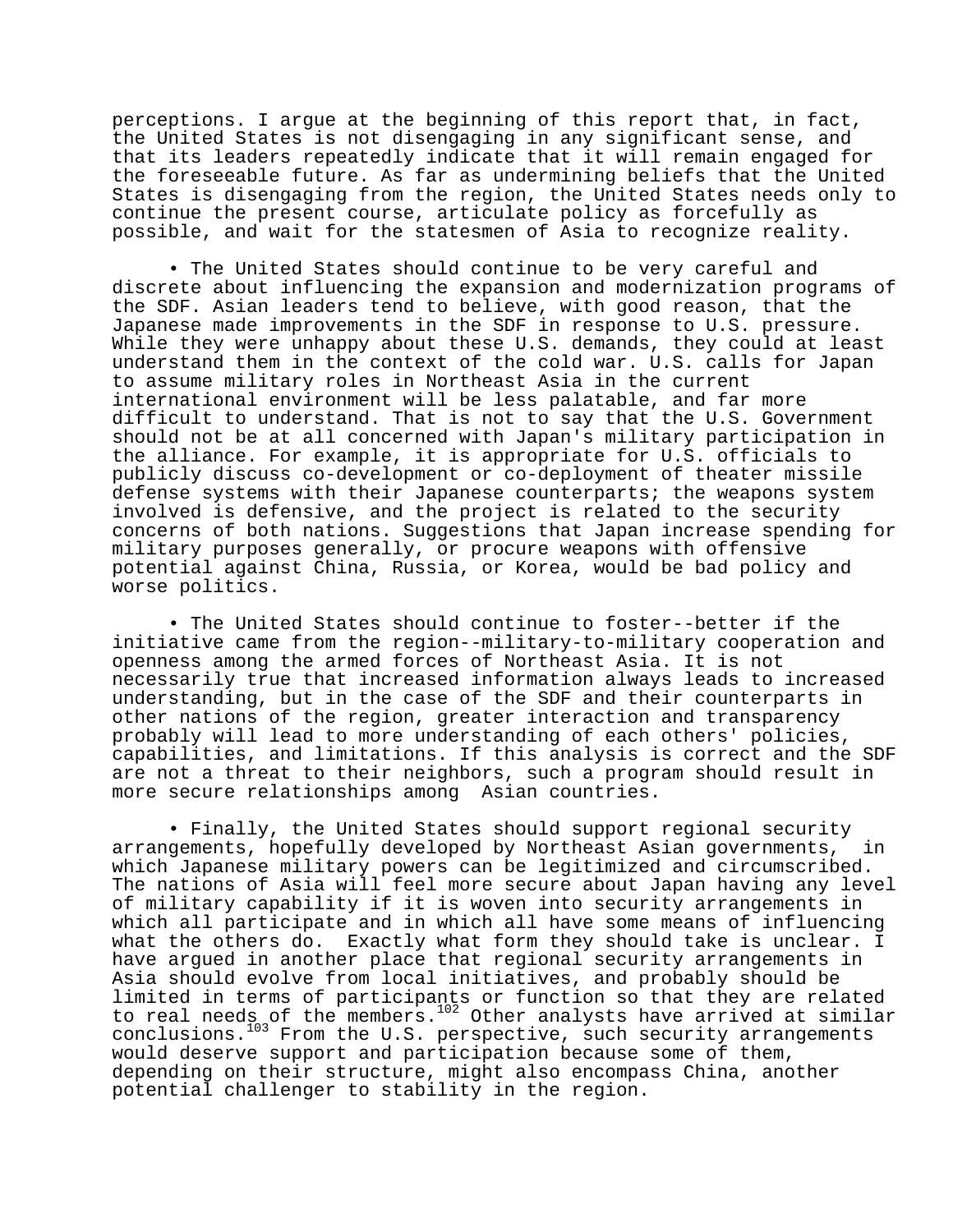#### **ENDNOTES**

1. For a summary of these perceptions see Thomas L. Wilborn, How Northeast Asians View Their Security, Carlisle Barracks, PA: Strategic Studies Institute, August 8, 1991.

2. For example, Thomas U. Berger, "From Sword to Chrysanthemum," International Security, Vol. 17, November 4, 1993, p. 148; and Eugene Brown, Japan's Search for Strategic Vision: The Contemporary Debate, Carlisle Barracks, PA: Strategic Studies Institute, February 25, 1993, pp. 24-26.

3. Michael W. Chinworth, Inside Japan's Defense: Technology, Economics, and Strategy, Washington: Brassey's (US), Inc., 1992, p. iii.

4. For authoritative statements of the Bush and Clinton administrations, see James A. Baker III, "America in Asia: Architecture for a Pacific Community," Foreign Affairs, Winter 1991/1992, pp. 1-18; and William J. Clinton, "Building a New Pacific Community," an address to students and faculty at Wasada University, Tokyo, July 7, 1993, printed in Dispatch, Volume 4, Number 28.

5. Wilborn, p. 3, and sources listed therein in note 5, p. 5.

6. George Friedman and Merideth LeBard, The Coming War with Japan, New York: St. Martin's Press, 1991. <T>

7. For a sophisticated discussion of the levels of analysis in the study of international politics, see James N. Rosenau, ed., Linkage Politics: Essays on the Convergence of National and International Systems, New York: The Free Press, 1969.

8. The language of the GHQ original draft of Article 9 was amended by the Japanese for the express purpose of leaving the possibility of raising a defense force. American occupation authorities allowed the change, but demanded the inclusion of Article 66, which requires that military personnel may not become ministers of state. See Akio Watanabe, "Japan's Postwar Constitution and Its Implications for Defense Policy: A Fresh Interpretation," in Japan's Military Renaissance?, ed. Ron Matthews and Keisuke Matsuyama, New York: St Martin's Press, 1993, p. 40.

9. See Kenneth B. Pyle, "Where is Japan Headed? Implications for the Alliance," in Whither Japan? NBR Analysis, Volume 4, Number 5, p. 7, for a discussion of Article 9 as a foil to hold off U.S. pressure for increased military expenditures.

10. In 1990, the Japan Socialist Party changed its name, when translated into Roman script, to the Japan Social Democratic Party. The same characters are used as formerly when written in Japanese.

11. Kyoto was spared because of its cultural significance.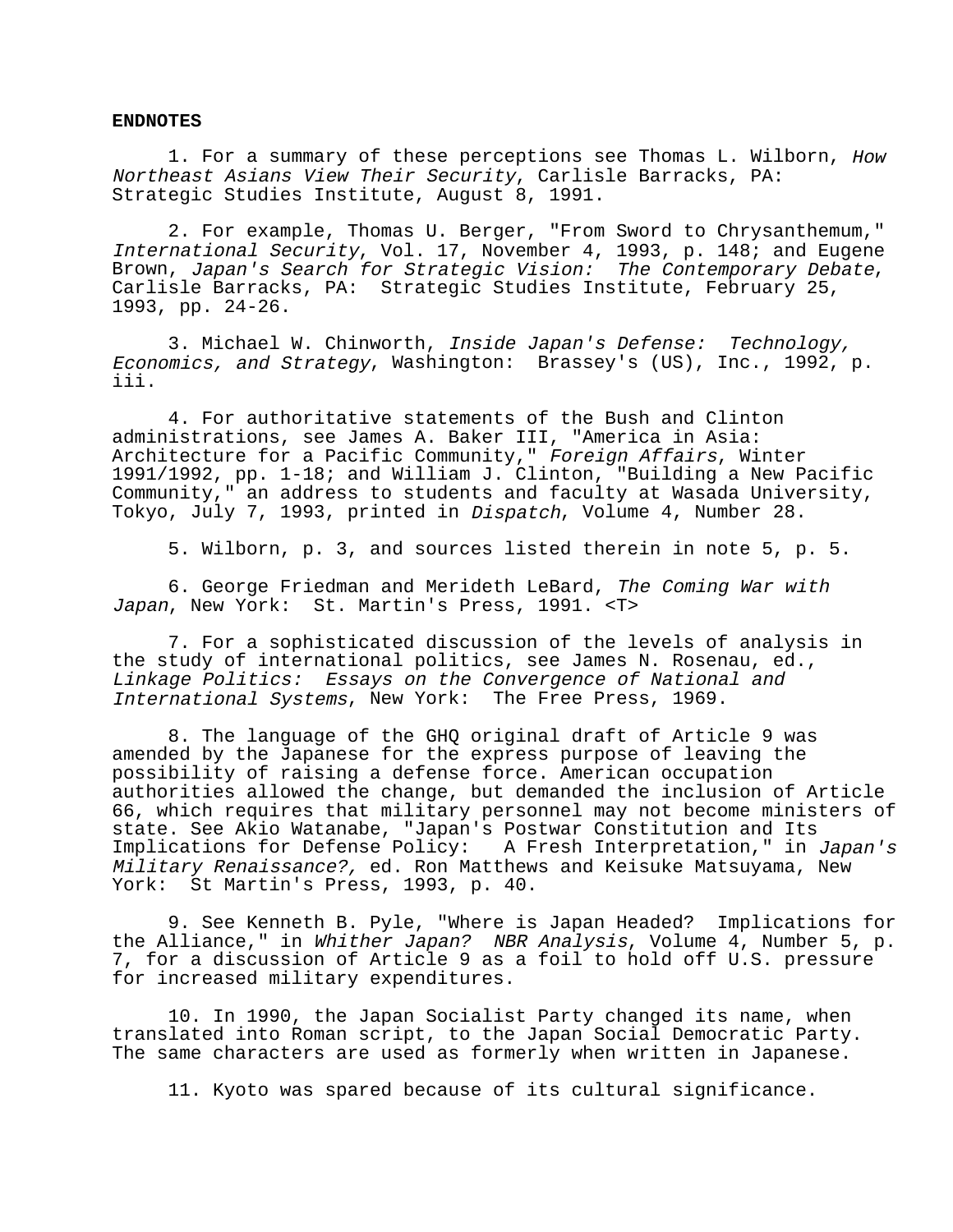12. Frederica M. Bunge, ed., Japan, A Country Study, Washington: U.S. Government Printing Office, 1981, p. 40.

13. David B. Bobrow, "Pursuing Military Security: Lessons from Japan," The Ridgeway Papers in International Security Studies, Number 91-1, December 1991, p. 8.

14. Ibid., p. 7.

15. See Japan Defense Agency, Defense of Japan 1993, translated by the Japan Times, Tokyo: The Japan Times, 1993, p. 65. Actually four principles make up the Basic Policy for National Defense. The first two, having to do with supporting the United Nations and promoting public welfare and love of country, are primarily statements of philosophy.

16. Ibid., p. 66. 17. Ibid., p. 64. 18. Ibid. 19. Ibid. 20. Ibid., p. 66.

21. Actually, two pieces of legislation were adopted to authorize participation in peacekeeping operations: the Bill Concerning Cooperation for United Nations Peacekeeping Operations and Other Operations and the Bill to Amend Part of the Law Concerning the Dispatch of Japan Disaster Relief Team. Ibid., pp. 127-128.

22. See Victor Fic, "The Japanese PKO Bill," Asian Defence Journal, November 1992, pp. 30-31.

23. Defense of Japan 1993, p. 128.

24. One reason for official dismay at a U.N. request for an infantry unit for a peacekeeping mission was the "freeze" pledge. See Nihon Keizai Shimbun, November 28, 1993, p. 1; translated in Foreign Broadcast Information Service (FBIS)-EAS-93-229-A, p. 12.

25. Nihon Keizai Shimbun, October 23, 1993, p. 1, translated in FBIS-EAS-93-204-A, p.6, states that a forth branch of the SDF for peacekeeping would be created, but JDA officials have denied the report. During discussions in Tokyo in February 1994, they suggested that other mechanisms to institutionalize peacekeeping were under study.

26. Nihon Keizai Shimbun, November 28, 1993, p. 1. The dispatch is not clear whether the deployment was requested if and when a cease-fire was agreed to, or under present conditions. If the latter, Japanese participation clearly would not be permissible under the law.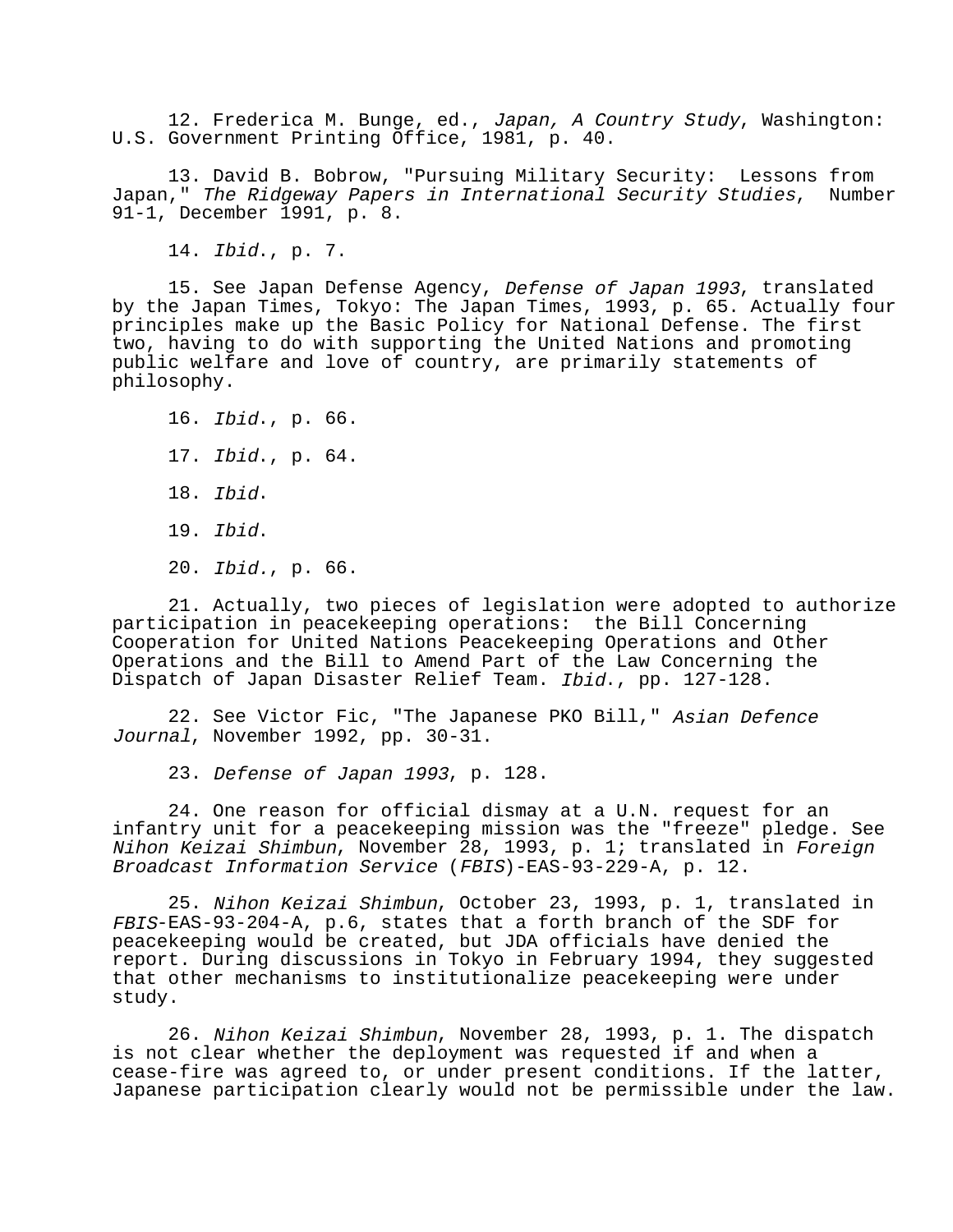27. For a thorough, yet brief, discussion of the issue of civilian control, see Bobrow, pp. 19-22.

28. For an account of the importance and eccentricity of the bureaucracy in Japanese decisionmaking, see Edward B. Keehn, "Managing Interests in the Japanese Bureaucracy: Informality and Discretion," Asian Survey, Volume XXX, Number 11, 1990, pp 1021-1038. Chinworth, pp. 1-28, discusses all of the actors in Japanese procurement decisions, including relevant elements of the bureaucracy.

29. Bobrow, p. 20.

30. The 1 percent ceiling was formally adopted by the Tanaka cabinet in 1972. Actually, defense expenditures had not exceeded 1 percent of GNP for 10 years. Joseph P. Keddell, Jr., The Politics of Defense in Japan: Managing Internal and External Pressures, Armonk, NY: M.E. Sharpe, 1993, p. 80.

31. The defense budgets of FY1987, FY1988, and FY1989 represented 1.004, 1.013, and 1.006 percent of GNP respectively. Keddell, Table 4.2, p. 149.

32. Defense of Japan 1992, p. 80.

33. See Ibid., Reference 25, pp. 344-349, for the complete text and attached table.

34. Article 5, Treaty of Mutual Cooperation and Security between Japan and the United States, reprinted in Ibid., Reference 10, pp.  $20 - 21:$ 

Each Party recognizes that an armed attack against either Party in the territories under the administration of Japan would be dangerous to its own peace and security and declares that it would act to meet the common danger in accordance with its constitutional provisions and processes.

35. Ibid.

36. Defense of Japan 1992 does not mention this commitment, which frequently is interpreted differently by U.S. and Japanese officials. The former tended to see the commitment, made by Prime Minister Suzuki in 1981 and reaffirmed several times by his successors, as a burden-sharing measure which would allow the U.S. Navy to concentrate on other areas of the Pacific Command's vast territory. Given constitutional and legal restrictions, the Japanese could only envision Marine Self-Defense Force combat action in cases where Japan was under direct attack. Otherwise, to the extent that it had the capabilities, Japan could provide surveillance, intelligence sharing, and search and rescue support. See Japan: A Country Study, 1990, pp. 430-431. With the end of the cold war, the issue is more important to Japan's neighbors than to the United States.

37. Japanese businesses have exported civilian technology with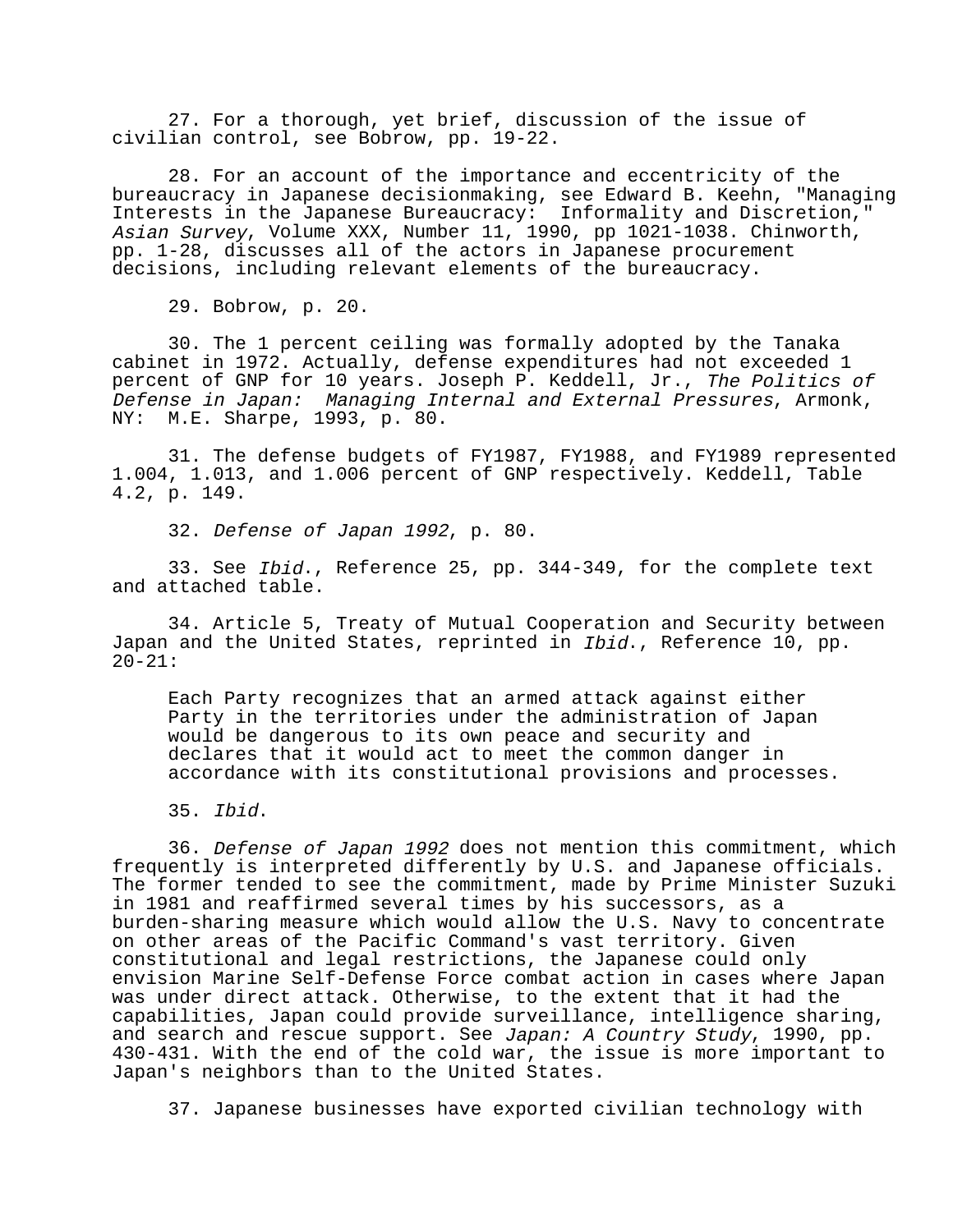military applications, a famous example being Toshiba's sale of a device permitting the Soviet Union to reduce the noise, and thus vulnerability, of their submarines.

38. See Defense of Japan 1992, Reference 9, p. 219.

39. In January 1993, an agreement was reached for Japan-U.S. joint research on a ducted rocket engine. Ibid., p. 75. In a Global Partnership Plan of Action concluded to implement the Tokyo Declaration of U.S.-Japan Global Partnership, four other technologies were designated as candidates for joint research. *Ibid.*, Reference 22, p. 239.

40. Article 6. The Eurocentric reference to the Far East, a term many Japanese intellectuals object to, probably would not appear in a revised treaty.

41. Section 1, National Defense Program Outline, reprinted in Defense of Japan 1992, Reference 25, p. 244.

42. Ibid., p. 80.

43. See Wilborn, passim. Chinworth, p. iii, maintains that bureaucrats in the Ministry of Foreign Affairs and the Defense Agency see the United States as a declining power.

44. The authors of Defense of Japan 1992, pp. 76-77, make an extended justification, obviously directed at Japanese readers who would prefer expenditures on other programs, for Japan assuming so large share of the costs of U.S. bases.

45. Ibid., pp. 77-78.

46. Many Japanese business leaders, who see a large share of the declining defense procurement budget allocated to the purchase of four AWACS from Boeing, believe that political factors governed JDA decisions. See Asahi Shimbun, December 21, 1992, p. 3, translated in Daily Summary of the Japanese Press (DSJP), American Embassy Tokyo, December 29, 1992, p. 12; Yomiuri Shimbun, July 5, 1993, p. 1, translated in DSJP, July 14, 1993, p. 5; and Mainichi Shimbun, October 29, 1993, translated in FBIS-EAS-93-208-A, October 29, 1993, p. 3.

47. There were precursors to the SDF. Two paramilitary organizations, a national police force and the Maritime Safety Agency, were established in 1947 and 1948. Shortly after North Korea attacked South Korea in June 1950, General MacArthur established a National Police Reserve Force with an authorized strength of 75,000 personnel. It became the cadre for the SDF.

48. There had been multiyear plans for buildup of the SDF since 1956, but they did not develop cohesion until the Outline was adopted in 1976.

49. For instance, Kebbell, p. 154, and Ron Matthews, "Japan's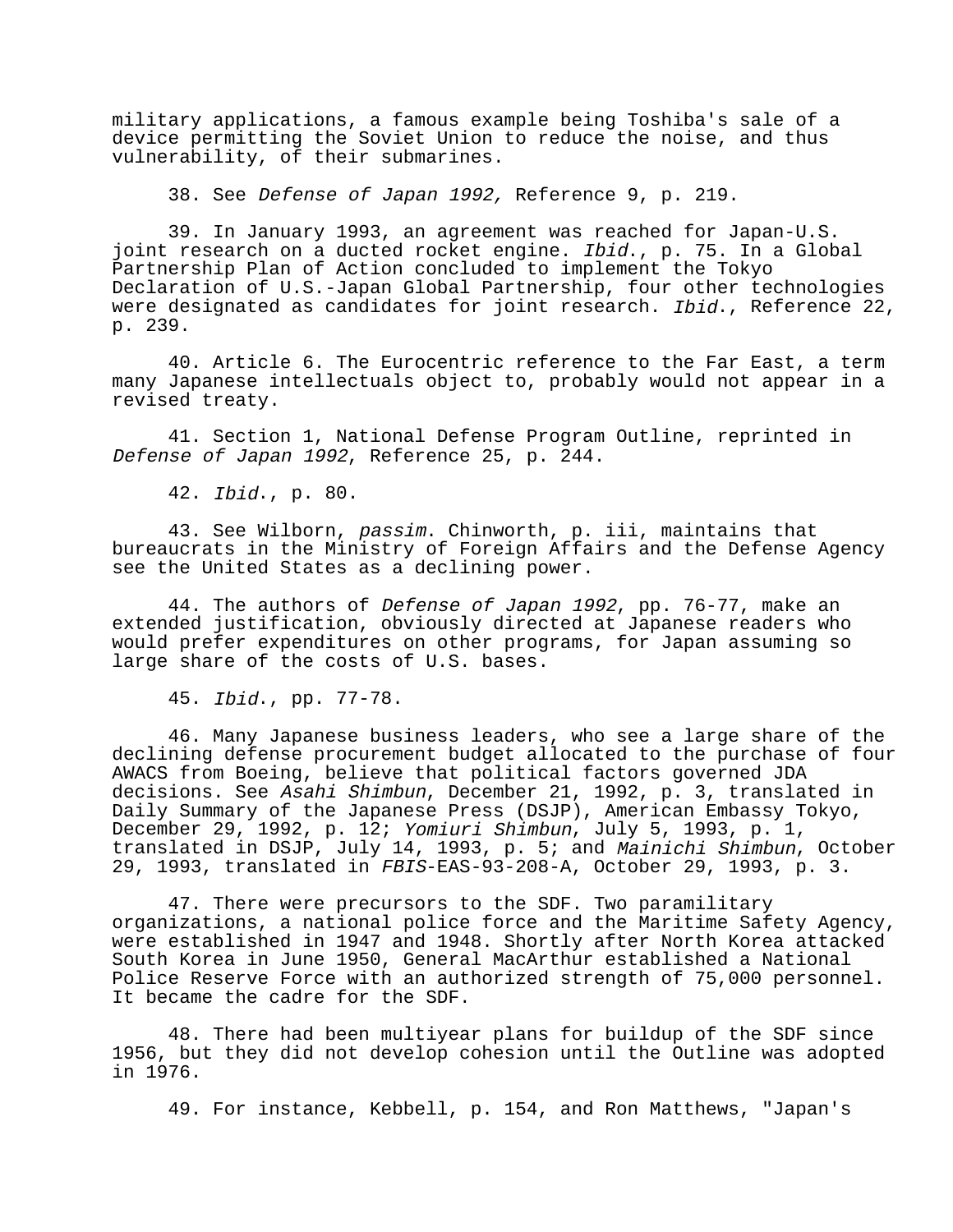Security into the 1990s," in Japan's Military Renaissance?, pp. 11-13.

50. Defense of Japan 1992, Reference 33, p. 264.

51. Ibid.

52. Yomiuri Shimbun, December 1992, p. 1; translated in FBIS-EAS-92-279-A, December 23, 1992, p. 2.

53. Defense of Japan 1992, p. 263.

54. Stockholm International Peace Research Institute, SIPRI Yearbook 1992: World Armaments and Disarmament, London: Oxford University Press, 1992, p. 198.

55. Ibid., p. 215.

56. Defense of Japan 1992, p. 263.

57. SIPRI Yearbook 1992, p. 189.

58. This and subsequent discussions of defense procurement rely heavily on Michael W. Chinworth, Inside Japan's Defense: Technology, Economic, and Strategy, the most extensive analysis of Japan's defense industry and the complex patterns of defense politics in Japan.

59. The words of the Outline ("Attention should also be given to the possibility for adequate domestic production of the equipment in question.") have been interpreted to require purchase in Japan unless quality standards cannot be met by domestic production. Price presumably is not considered.

60. Ibid., p. 26.

61. See Bobrow, p. 29, note 8: "Fully indigenous development and production, licensed co-production, or even co-development are two or three times more expensive than direct purchase of finished military products from abroad. The last provides no technology transfer to Japan or indigenous productions base."

62. Military Balance: 1992-1993, pp. 134, 148, and 162, respectively.

63. Ibid., p. 162. 64. Ibid., p. 154. 65. Chinworth, p. 8. 66. Ibid.

67. Procurement expenses are part of a category of expenses called saimu futan koi, described in Chinworth, p. 50-51, as follows: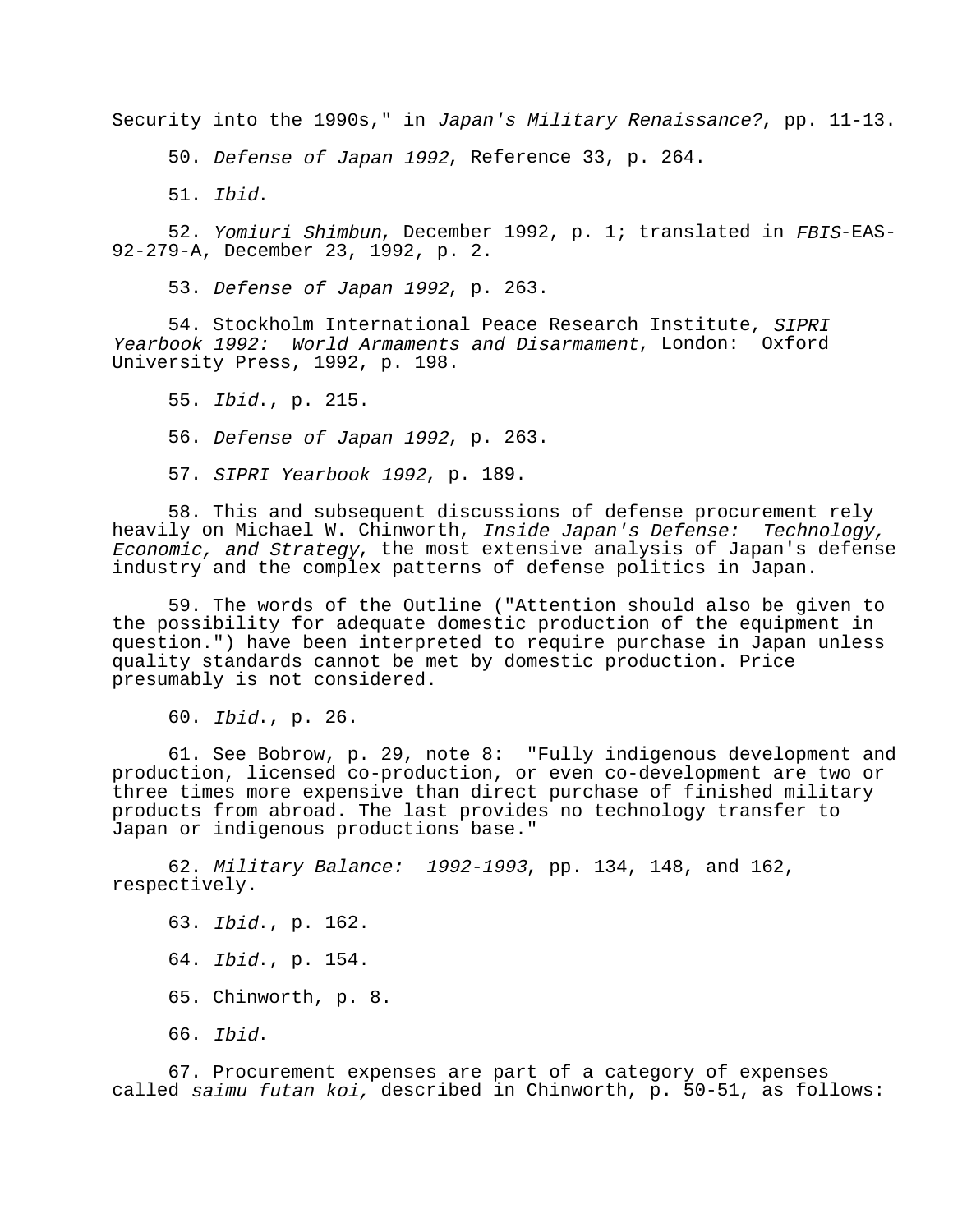In essence, this is the practice of deferring payments for major expenditures. Typically, after contracting with a company for delivery of a specified number of units of a system, the JDA will place virtually nothing down and make only marginal payments during the second and even third years of the order. Significant payments for the systems do not come until the final years of the order. Short-term government bonds provide the funds necessary to make these payments . . . By rolling over payments for major programs from one year to the next through this deferred-payments system, Japan has been able to upgrade its forces with ultramodern equipment, satisfy international pressures to boost its defense capabilities, increase spending annually, and yet maintain total spending to about 1 percent of the GNP (since the funds that are assigned to future-year payments do not count against the current year's budget totals).

In a given year, JDA may have obligated more than any one year allocation. Ibid., p. 62.

68. Defense of Japan 1993, Reference 4, p. 227.

69. A brief description of the SDF reserve system is contained in ibid., Reference 57, p. 319.

70. These distances are estimates based on computations from a Northeast Asia map.

71. Jane's Fighting Ships contended that a tank landing ship to be purchased by MSDF "is premised on operating Sea Harriers, perhaps as an interim step toward an aircraft carrier." JDA said the purpose of the ship was merely to provide the capability to respond to PKO missions. See Yoshitaka Sasaki, AERE, April 13, 1993, p. 13; translated in FBIS-EAS-93-091-A, May 13, 1993, pp. 9-10.

72. Alistair D. Edgar and David G. Haglund, "Japanese Defense Industrialization," in Japan's Military Renaissance? p. 158, argue that there is no "defense industrial base," which is the phrase which is normally used in Japan, because three principal characteristics are missing. Japanese companies which produce defense material lack a significant dependence upon (1) the production of arms or related products; (2) large government financed or supported R&D programs as the primary incentive for their involvement in defense production; and (3) the export of arms to increase economies of scale.

73. Much technology transfer occurred through licensing and co-production arrangements with U.S. firms. No doubt the defense sector used some of this technology, but the consensus that first priority should always placed on technological and economic advancement made the adaption of all technology for commercial purposes the highest priority. See Edgar and Haglund, p. 142.

74. Ibid., p. 158.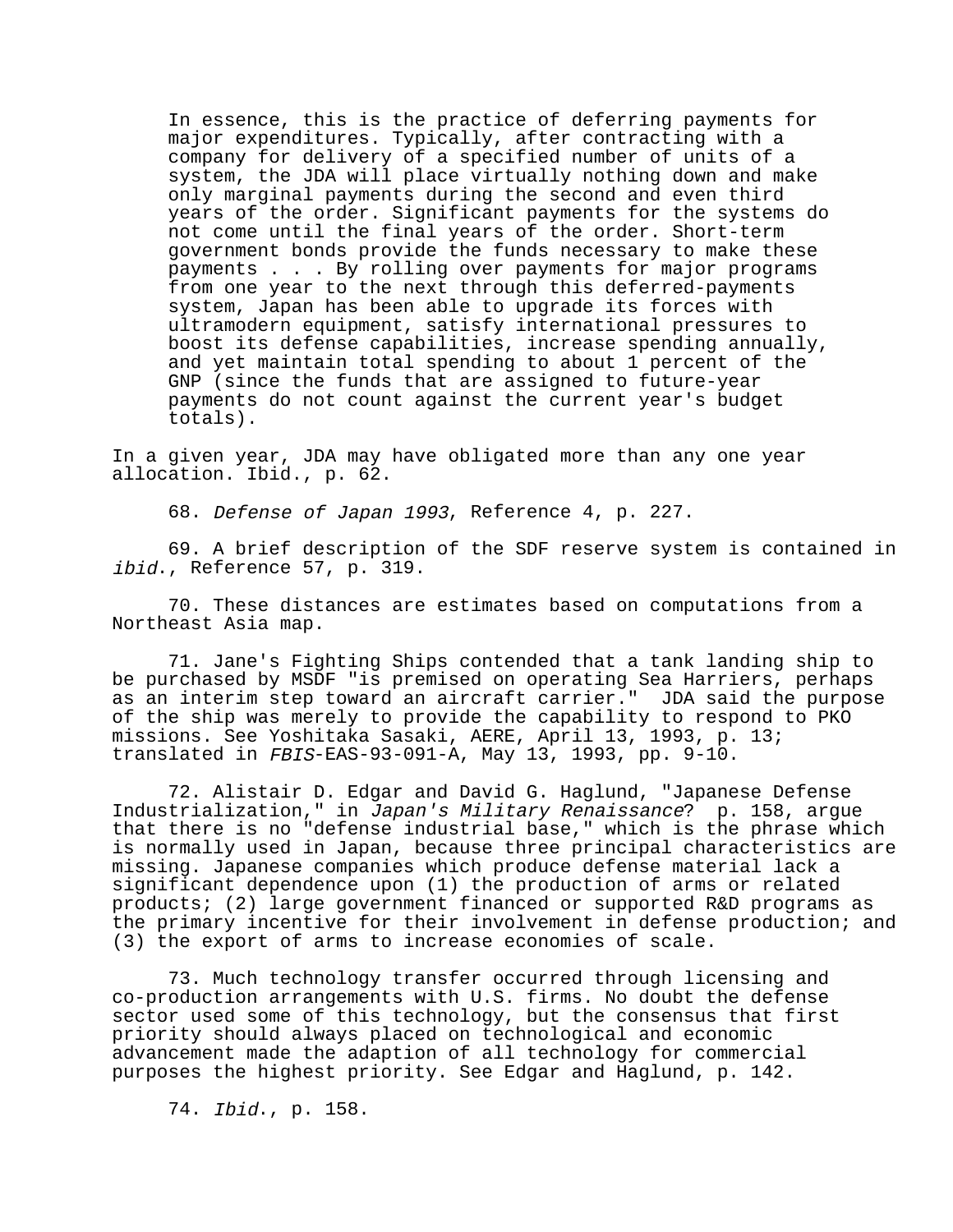75. Kebbell, p. 118.

76. Edgar and Haglund, p. 148.

77. Ibid., p. 149.

78. Yomiuri Shimbun, October 24, 1993, p.1, translated in FBIS-EAS-93-204-A, October 25, 1993, p. 9.

79. Tokyo Shimbun, October 9, 1993, p.1, translated in FBIS-EAS-93-200-A, October 19, 1993, p. 4; and Nihon Keizai Shimbun, October 22, 1993, translated in FBIS-EAS-93-204-A, October 25, 1993, p. 4.

80. See, for instance, Nihon Keizai Shimbun, May 13, 1993, p 11, translated in FBIS-EAS-93-092-A, May 14, 1993, p. 25, on plans of Mitsubishi Heavy Industries.

81. For careful analysis of the attitudes of Japanese officials and intellectuals, see the works of Eugene Brown, including The Debate Over Japan's International Role: Contending Views of Opinion Leaders During the Persian Gulf Crisis, Carlisle Barracks, PA: Strategic Studies Institute, July 17, 1991; "Contending Paridigms of Japan's International Role: Elite Views of the Persian Gulf Crisis," Journal of Northeast Asian Studies, Spring 1992, pp. 3-18; Japan's Search for Strategic Vision: The Contemporary Debate, Carlisle Barracks, PA: Strategic Studies Institute, February 15, 1993. For a summary of attitudes after the first PKO debate in 1990, see Wilborn, pp. 27-42.

82. Brown, Japan's Search for Strategic Vision: The Contemporary Debate, p. 2.

83. Ibid., p. 1.

84. Keddell, pp. 55-58.

85. Asahi Shimbun, February 21, 1992, cited in Pyle, p. 11.

86. Brown, Japan's Search For Strategic Vision: The Contemporary Debate, p. 8.

87. Ibid., p. 24.

88. Not only did the LDP fail to gain a majority in the House of Representatives for the first time since 1955, but the JSDP, which as the largest opposition party also symbolized the old ways of Japanese politics, was reduced from 137 to 76 seats. The big winners were two groups of relatively young former Liberal Democrats which formed just before the election, and Hosokawa's Japan New Party, also primarily composed of relatively young former Liberal Democrats, which was established in May 1992.

89. James Sterngold, "Can Clamor for Change Be Stilled in Japan?" The New York Times, January 24, 1994, p. A3.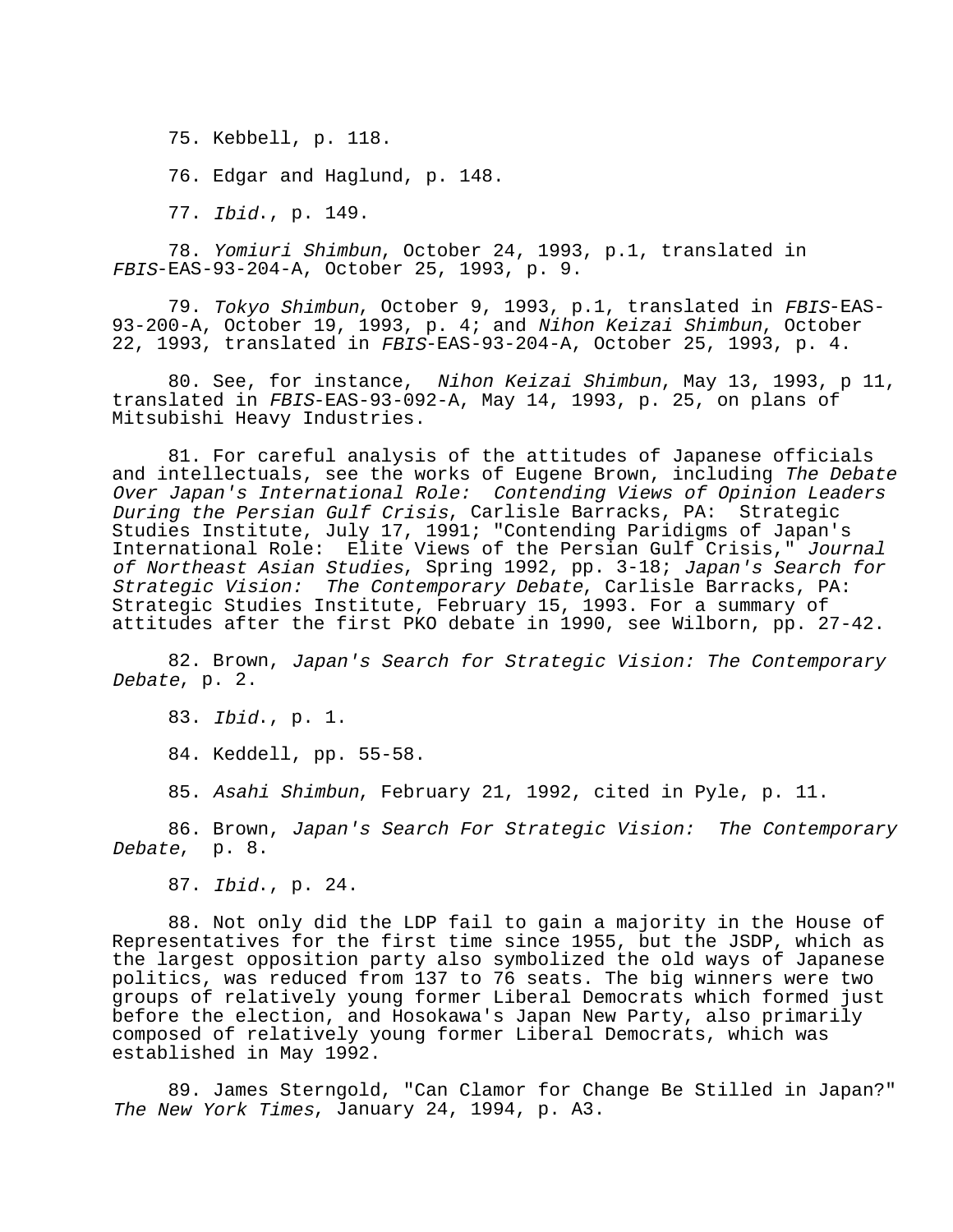90. Pyle, p. 6. In the same publication, however, T. J. Pempel, "Towards an Understanding of Japan's Changing Political Economy," p. 20, explains that Japanese elites are more preoccupied with local politics than politicians in most countries.

91. The exception appears to be Chief Cabinet Secretary Masayoshi Takemura, leader of Sakigake (Harbinger), the smaller of the parties which broke away from the LDP in 1993, who adheres to a much more pacifist line. See Mainichi Shimbun, January 24, 1994, p. 2, as translated in FBIS-EAS-019-A, January 28, 1994, p. 9.

92. Ozawa and Tsutomo Hata led the largest group, Shinseito (Japan Renewal Party), which broke with LDP over reform. It held 55 seats in the House after the 1993 elections.

93. Pyle, pp. 10-11, analyzes Ozawa's position, based on his recent book.

94. The title of one chapter in Ozawa's book is "Become a Normal Country."

95. For an excellent discussion of the attitudes of Japanese toward violence in international life based on literature and popular culture, see Richard Halloran, "Chrysanthemum and Sword Revisited: Is Japanese Militarism Resurgent?" East-West Center Special Report, Honolulu, 1991, pp. 12-17. Halloran finds no evidence of popular or elite attitudes supporting militarism.

96. Office of Research, U.S. Information Agency, USIA Opinion Research Memorandum, August 6, 1992, p. 5.

97. Defense of Japan 1992, Reference 58, p. 306.

98. Ibid., p. 308.

99. See Asia Yearbook 1994, Hong Kong: Far Eastern Economic Review, 1993, p. 144.

100. John Endicott, "Japan's Military Renaissance? Prognosis into the 1990s and Beyond," in Japan's Military Renaissance, pp. 241-248. See also Halloran.

101. The military in Japan are held in such low esteem, that, in practice, recruitment might be a serious barrier to grandiose military build-up plans. Moreover, the size of the pool of military age males- and females--is decreasing absolutely and as a proportion of the population.

102. Thomas L. Wilborn, Stability, Security Structures, and U.S. Policy for East Asia and the Pacific, Carlisle Barracks, PA: Strategic Studies Institute, March 24, 1993.

103. For example, see Berger, p. 121; and Toshiyuki Shikata,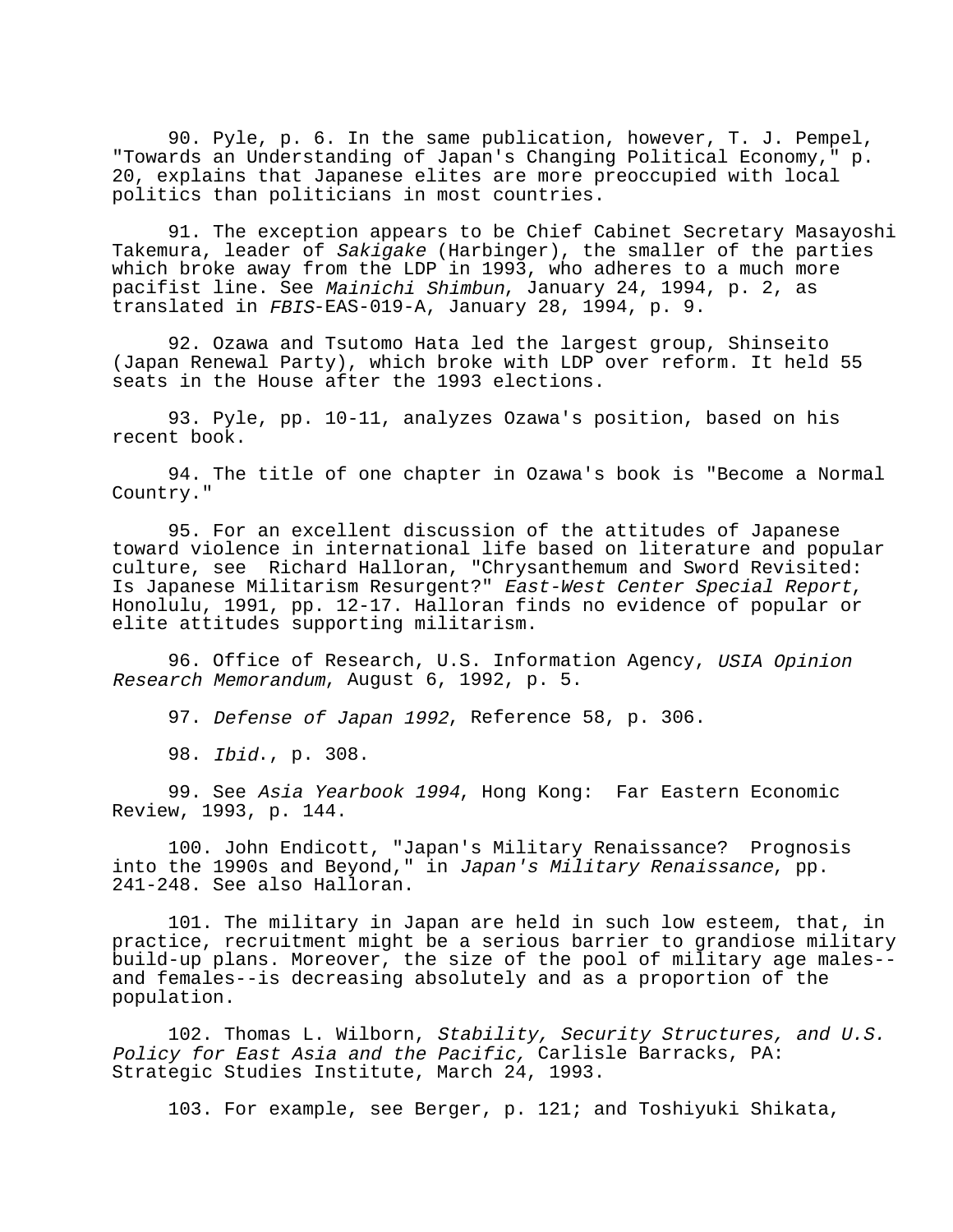"Perspectives on a Future Security System in East Asia," in Prospects for Global Order: Volume II, ed. Seizaburo Sato and Trevor Taylor, London: Royal Institute of International Affairs, 1993, pp. 64-65.